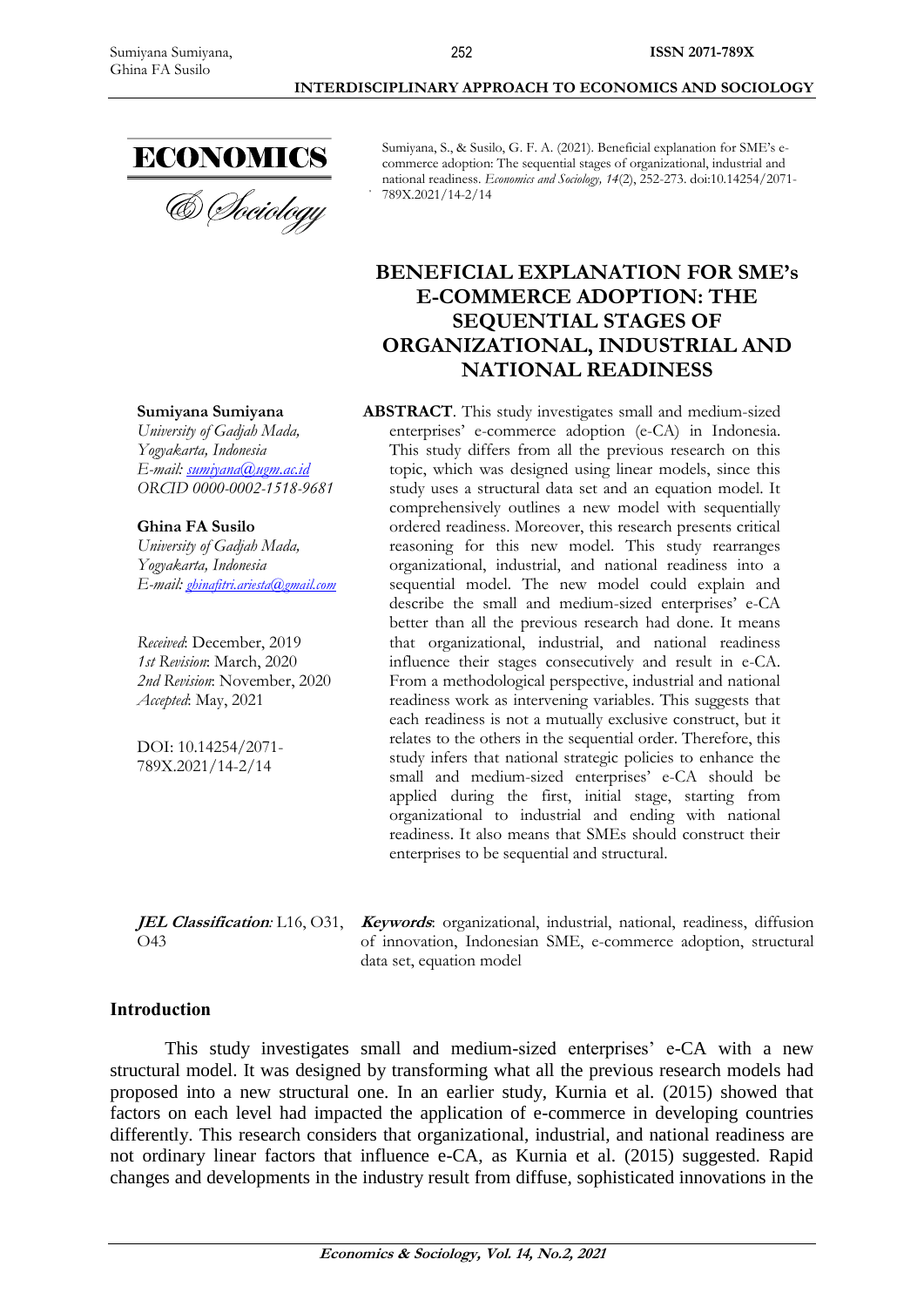information technology used by small and medium-sized enterprises (SMEs) (Rogers, 1995). However, this study believes that all the readiness factors are related consecutively and structurally. The organizational, industrial, and national readiness structurally associate and result in e-CA. The elements of SMEs' organizational readiness and environment are essential matters that developing countries need to consider (Kurnia et al., 2015). This study argues that structural associations are based on the authors' critical reasoning by acquiring relational constructivism. Gash (2014), Leask and Younie (2001), Leask and Younie (2001), and M. W. Kraus and Tan (2015) all suggested that humans perceive the existence and occurrence of a process by focusing on relational conditions. Therefore, this study rearranges all the ordinary and linear factors of readiness, which relate to each other, called a structural model. This research believes that the new model could explain and describe SMEs' e-CA better than all the previous models.

253

This study proposes a new and unique model supported by some critical reasoning as follows. First, this study initially designed a new model consisting of organizational, industrial, and national readiness, which affected e-CA in a structural association. Therefore, this is structuralist research because all the previous studies did not construct it. This research designed a new model and proposed concepts and theories explaining its sequences and structure using relational constructivism. Furthermore, it revealed that this relational construction is determined by the added combinations of the SMEs' diffusion of innovation and governmental facilitation. Second, this study posits the new idea of relational constructivism to explain the new model's structure (Kraus & Tan, 2015; Leask & Younie, 2001; Leask & Younie, 2001). It reveals that e-commerce users usually focus on the relationship between the environment, the current conditions, and the facilitation offered. Furthermore, most previous research stated that organizational, industrial, and national readiness are flat, but they should be rather seen as sequential and structural. Moreover, one of them should become the first impetus that affects the others in a sequence, which should be organizational readiness.

Third, this study was conducted in Indonesia, an emerging economy with more than a million of SMEs. As an emerging country, the annual income per capita is only, on average, around 1,600 USD. The low income per capita, in comparison with other countries, forces Indonesian people to struggle to fulfill their needs. Most Indonesians, therefore, set up their SMEs. Mobile phone users in Indonesia account for approximately 65,000,000 people, which is almost 25% of the population. Based on the data from the Indonesian Statistical Bureau as of 2016, around 5.85% of these users are SMEs. This study also notes that a mobile phone is not a luxury goods but a necessity for Indonesian people. Most SMEs in Indonesia have used e-commerce applications on their mobile phones. It means that the use of e-commerce applications has been a habitual behavior for people and companies in Indonesia. This research, however, also explains that most Indonesian SMEs face sluggish growth opportunities at the same time.

This research posits some relevant concepts and theories: relational constructivism, the diffusion of innovation, readiness, and e-CA. Abramson and Abramson (1999) suggested that their study achieved its critical reasoning with a valid constructed model. This study plans and then modifies the structures of all the extant research. It, therefore, creates its new idea, which complements the limitations of the previous research. This study initially used relational constructivism, as argued by Leask and Younie (2001) and B. Kraus (2014). It rearranged the factors influencing e-CA from the previous research, which was linear, to a new structural model. Secondly, this research posits the diffusion of the innovation theory to explain SMEs' motivation to adopt e-commerce. This theory suggests that SMEs would probably adopt ecommerce because they need communications media to transfer knowledge and create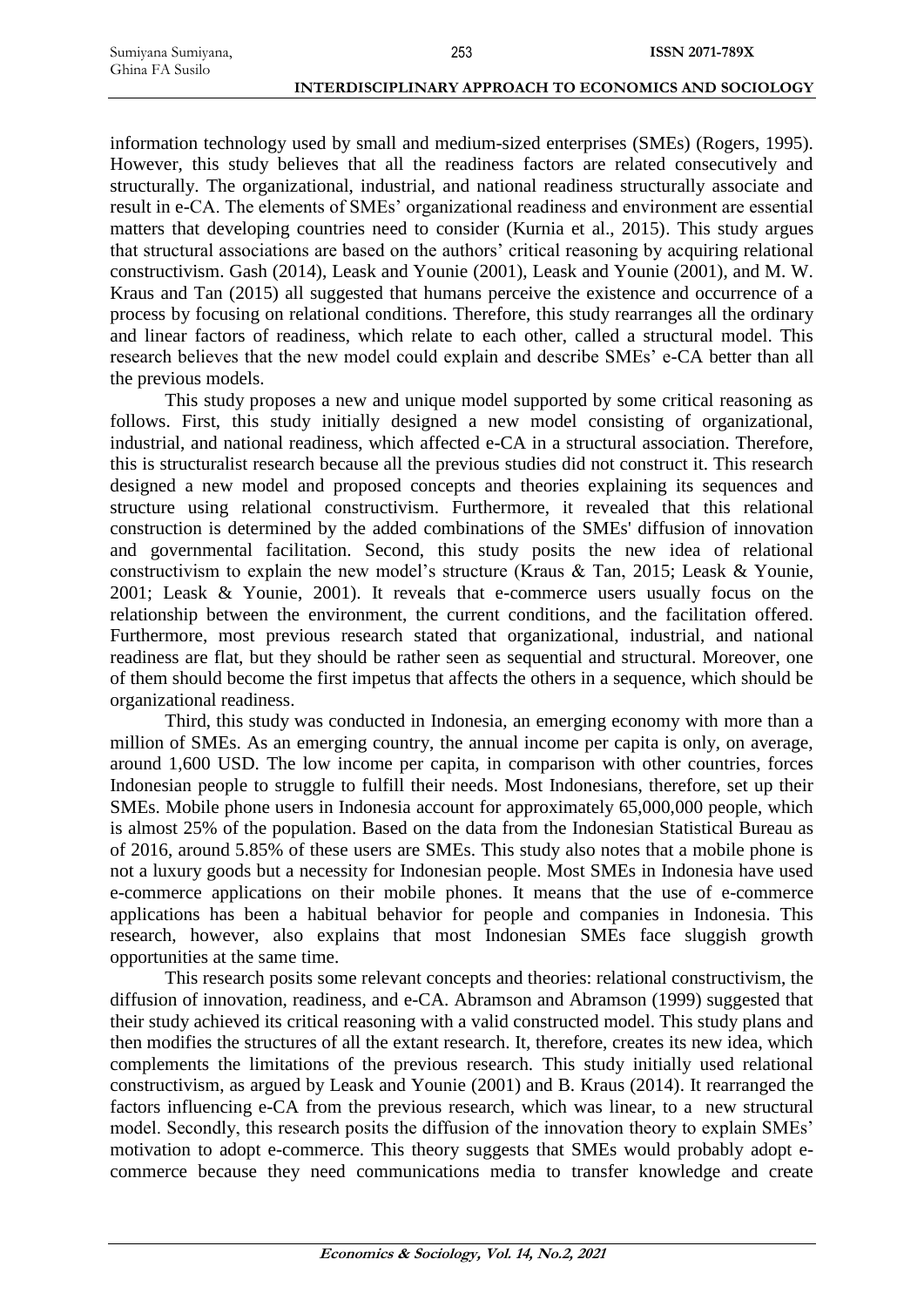innovations (Rogers, 1995). Thirdly, this study takes into its induced discussion the readiness theory, as suggested by Spencer and Gómez (2004), D. Hung and Chen (2003), Rodgers (2003), Hislop (2003), Lai and Chen (2013), K.-Y. Lin and Lu (2011), and J. S. C. Lin and Hsieh (2006). This readiness theory will explain that SMEs want to use e-commerce because they benefit from its knowledge repositories. Finally, this study uses e-CA as a concept that explains that SMEs could enhance their comparative advantage (Choshin & Ghaffari, 2017; W.-H. Hung et al., 2014; Ramanathan et al.

This research primarily expects to present evidential results that the new structural model outperforms all the previous models. From the previous structuralism research (Fosnot, 2013; Fosnot & Perry, 1996; Rawls, 1980), it is proposed that the new structural model can explain critical reasoning better than some extant studies. Besides, this study also contributes to the conclusion that all types of readiness affect e-CA. It, moreover, infers that relational constructivism (Fosnot, 2013; Rawls, 1980) could explain SMEs' e-CA in stages. This means that e-CA considers the relationships among the environments, conditions, and government facilitation, which could be on the levels of organizational, industrial, and national readiness.

This study consists of five sections. Section 1 highlights the literature review, which includes relational constructivism, the diffusion of innovation, and the readiness theory. In this section, this study used all the theories to construct the hypotheses. Section 2 explains the research methods, from sampling to the hypotheses' testing. The authors propose a new sequential relationship model and the further transformation model derived from the ordinary least square one. Section 3 discusses the descriptive statistics, analysis, and the findings. In this section, the authors focus on the critical reasoning inferences from the models' comparison. Finally, Section 4 infers the research findings and implications. The last section covers the conclusions and offers suggestions for future research.

# **1. Literature review**

# *Relational constructivism*

Relational constructivism argues that people perceive an object and all the related conditions that arrange its structure (M. W. Kraus & Tan, 2015). People take action connected with some states by comparing their inputs and outputs. It means that people see an object by perceiving its structure (Jonassen, 1997). In other words, people learn with their cognitive experience to build a new structural belief. Then, they use this to solve any following problems with their cognitive structure. In the context of e-CA, users typically relate to all the conditions that construct how and why they use it. Therefore, the users develop the input factors needed for their adoption of e-commerce. This study posits all the previous research structures explaining e-CA. However, this research found that this structure is a flat linear model (Kurnia et al., 2015) because it has not considered relational constructivism.

This study initially structures e-CA by using relational constructivism. It begins with the organizational readiness that the users perceive as its origin. Secondly, the users of ecommerce relate organizational readiness with industrial readiness. They relate both constructs because when an SME is established at the organization level, it remains within a particular industry. The SMEs enter into the industries that posit relational constructivism in their communities, which is the grand theory of relational constructivism (Leask & Younie, 2001; Leask & Younie, 2001). Thirdly, the users of e-commerce relate industrial readiness with national readiness and their adoption of e-commerce. Both relationships also posit relational constructivism (Leask & Younie, 2001; Leask & Younie, 2001). Lastly, SMEs associate national readiness with their adoption of e-commerce. This relational structure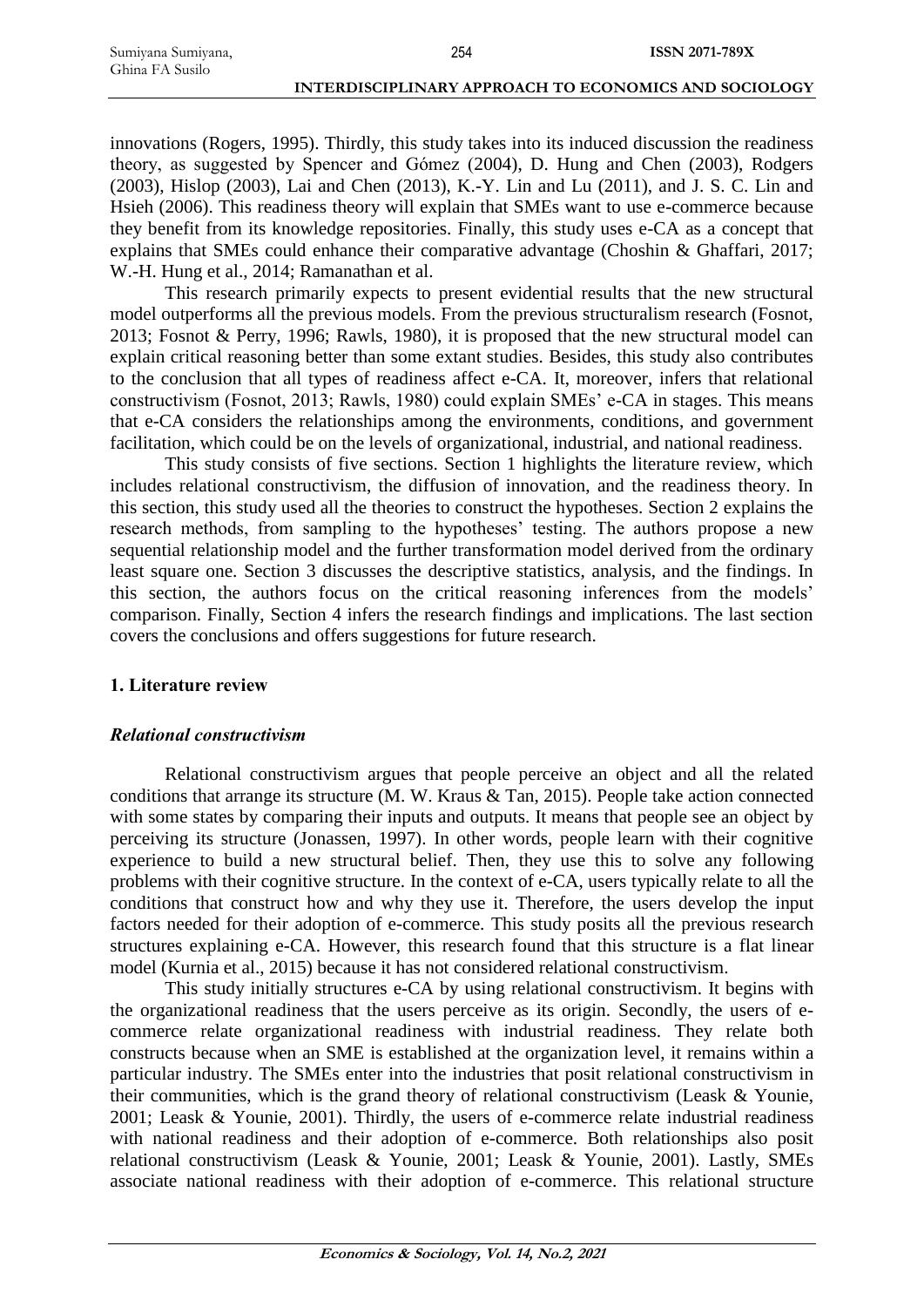occurs because SMEs have established themselves nationally. This research proposes that this last readiness has to be developed by what these SMEs want to do themselves. On the other hand, a national construction for the SMEs' readiness would be better if the Indonesian regulator supported it (Fosnot, 2013; Fosnot & Perry, 1996; Rawls, 1980). It means that SMEs grow slowly and never achieve the national level, from their management, operations, marketing, and financing, except for their widespread environmental support. This study further elaborates that the SMEs' readiness in these three levels needs the involvement of the Government of Indonesia (GoI). The needs' fulfillment could accelerate and accentuate the SMEs' willingness to compete internationally (Fosnot, 2013; Rawls, 1980). Consequently, they would not consider their national readiness. It means that this study has constructed the chronological structure of the readiness levels in a new model.

# *Diffusion of innovation*

The SMEs which adopt e-commerce innovated by using their organizational knowledge. We considered that Ax & Bjørnenak (2005) employed the diffusion of innovation to change the traditional performance measurement into a balanced-scorecard one. An organization improves its readiness after it diffuses knowledge for changing and enterprising its business activities. Most SMEs in emerging countries adopted e-commerce after they judged they could capture the potential human, business, and natural resources (Molla & Licker, 2005; Rogers, 1995). Molla & Licker (2005) recognized that e-CA would probably fail because of business and environmental complexities. This research inferred specific argumentation of Poorangi et al. (2013), suggesting that organizations had tried and observed readiness themselves. In other words, Poorangi et al. (2013) had considered that organizations had thought about their human resources and environmental readiness. Moreover, Oliveira et al. (2014) suggested that organizational experiences support implementing e-commerce enterprises. This research believes that Oliveira et al. (2014) offered organizational readiness for when some firms would deploy e-commerce applications. We also infer that an organization makes its users' experiential values. Then, these experiential values improve the users' trust in succeeding with the e-commerce implementation (Rogers, 1995).

However, some SMEs have not adopted e-commerce yet because they do not have enough organizational knowledge to innovate. This study infers that an organization could accelerate its innovation because it accumulates and then disseminates its expertise among its members. It means that this organization facilitates its members to diffuse the knowledge it uses to enhance its capacity. This study, therefore, infers that innovation continuously supports new knowledge's creation by the organization (Molla & Licker, 2005; Rogers, 1995). The design of information and communications technology can change both the internal and external adoption processes. Thus, an organisation's decision to adopt a particular innovation has to be made carefully (van de Weerd et al., 2016). Moreover, the cumulative knowledge gained by an organization determines its adaptive level with environmental uncertainties (Molla & Licker, 2005; Mustonen-Ollila & Lyytinen, 2003; Rogers, 1995). Most SMEs adopt e-commerce so that they can innovate their businesses activities.

This study posits that SMEs should have the ability to grow (Molla & Licker, 2005; Mustonen-Ollila & Lyytinen, 2003; Rogers, 1995). The persuasive skills involved with innovations are usually found in the supply chains and customer relationship management (Choshin & Ghaffari, 2017). Molla and Licker (2005) suggested that an organization enhances its innovation by adopting superior information technology, such as e-commerce. This study infers that e-commerce's adoption, as conducted by SMEs, shows that they have performed interactionism. It argues that the Indonesian SMEs had communicated, via their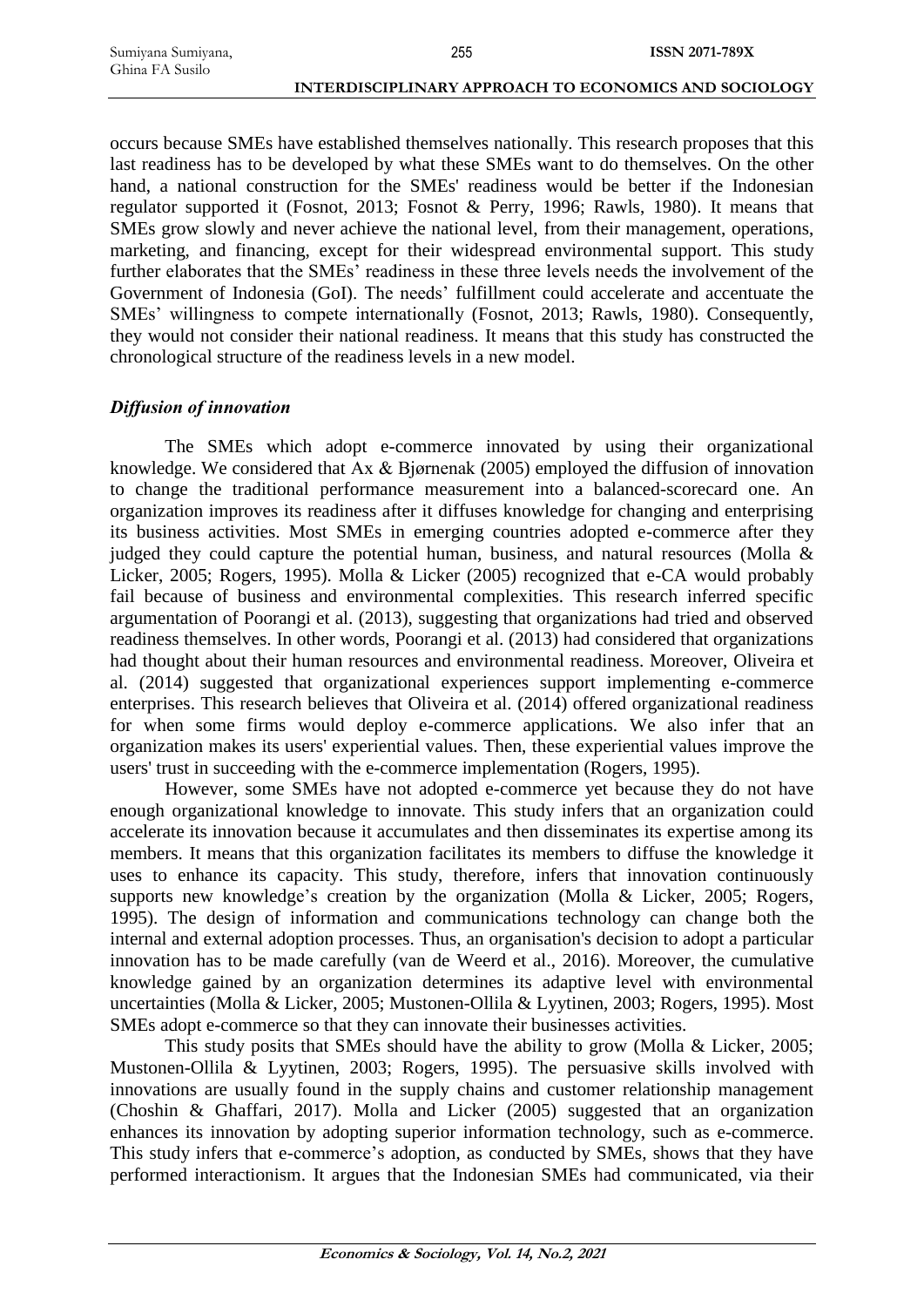social systems, from the lowest in the organization to the highest in this nation (Kester et al., 2018; Khurshid et al., 2019; Zhang et al., 2018). It means that these SMEs had communicated with their network about the enlargement of their enterprises (Carreiro & Oliveira, 2019; Khurshid et al., 2019). As a matter of course, these enlargement processes were suited to their organizational needs. It argues that partnerships among the SMEs themselves and the government could facilitate the SMEs to innovate. In other words, some SMEs can grow their businesses and beat national or international competitions.

# *Readiness theory*

A person would always adopt an information system because he/she expects it to help accomplish his/her goals. SMEs are like humans; they want to achieve their mission efficiently by adopting information technology. It means that a person uses information technology because of their cognitive fit. Similarly, an organization such as an SME uses ecommerce because of the organization's cognitive fit (Hislop, 2003; Hsieh et al., 2015; D. Hung & Chen, 2003; Lai & Chen, 2013; J. S. C. Lin & Hsieh, 2006; K.-Y. Lin & Lu, 2011; Parasuraman, 2000; Rodgers, 2003; Spencer & Gómez, 2004). This study argues that managing SMEs needs a level of expertise to efficiently connect all the related chains (Spencer & Gómez, 2004). When an SME is aware of adopting information technology that can relate to it, it has a higher readiness level (Spencer & Gómez, 2004). This study, therefore, argues that an organization will adopt e-commerce when it has gained the necessary readiness level.

SMEs' management is aware that their organizations operate in a specific industry. SMEs usually want to integrate their organizations into their particular industry. This integration is how SMEs ascertain their businesses' sustainability (K.-Y. Lin & Lu, 2011). It means that these organizations have gained their industrial readiness because they behave as if their environment had supported their activities. In other words, these organizations are compatible with their industry. Therefore, this study argues that SMEs dare to align with their external environments; they perceive their readiness to be industrial. Moreover, they would always integrate into their industry's technology. It means that each organization has an industrial readiness level.

Most of the SMEs' managers perceive that industrial factors improve their businesses and the nation. They tend to enlarge their management paradigm to support their businesses' sustainability and growth opportunities (Busenitz et al., 2000). This study posits that the national environment helps the business improvements made by SMEs (Spencer & Gómez, 2004). A nation generally applies some policies which encourage and support SMEs to be more innovative (Beddewela et al., 2017). This study, therefore, infers that some of the SMEs' managers gain benefits from their national managerial perspective. Before most SMEs gain any advantage, they should prepare their innovativeness and optimism (Doh & Kim, 2014; Farjou & Eslami, 2016). This study proposes that the SMEs' innovativeness and confidence would like to develop step by step (Doh & Kim, 2014; Farjou & Eslami, 2016), following the organizational, industrial, and national readiness. Both innovativeness and optimism allowed the Indonesian SMEs to achieve a higher level of readiness, in which these SMEs utilized their resources and knowledge to attain national readiness. The stepped SMEs' readiness is dependent on their resources and expertise and their network to help them make the national level. It means that they have perceived their incremental readiness levels, including the national one. Moreover, the SMEs' management, who should have extensive views, have readiness levels that are higher than those at the regional level.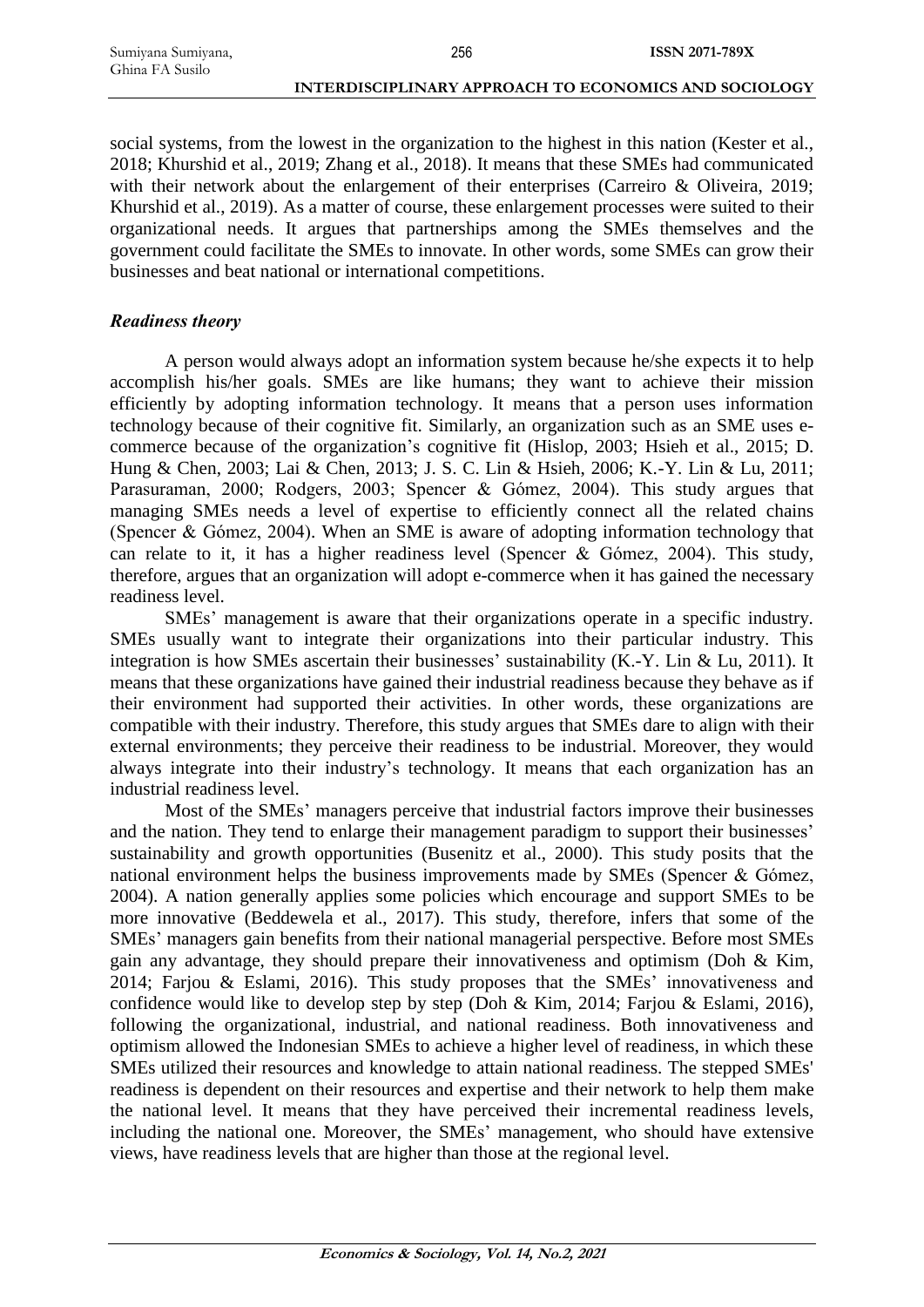#### **e-Commerce's adoption**

Most of society acknowledges that e-commerce is the best information and communications technology (ICT) (Zarnowitz  $\&$  Braun) that can be applied to business activities. ICT supports a business's growth and economic development. Moreover, ICT increases operational efficiency and facilitates the country's unity, primarily in developing countries. Both individuals and organizations are tempted to use ICT because they could achieve their missions and goals. When they can adopt an ICT system, such as e-commerce, they gain many benefits (Choshin & Ghaffari, 2017). The SMEs could gain positive benefits that support their business activities (Kurnia et al., 2015). Moreover, e-commerce facilitates innovative methods to acquire and employ all the societal resources (Ramanathan et al., 2012). E-commerce also develops the ability to process information within organizations, enabling greater cooperation among companies, and lowers uncertainty (Alsaad et al., 2017).

The SMEs could leverage their businesses by adopting e-commerce since it facilitates them to develop their business chains (Choshin & Ghaffari, 2017; Hoque & Boateng, 2017; Kabanda & Brown, 2017; Kurnia et al., 2015). Companies adopting e-commerce usually gain many benefits because they get comparative advantages. Consequently, SMEs always consider renewing their adoption whenever new e-commerce systems present more excellent capabilities to support their businesses. Moreover, e-commerce provides services that allow SMEs to use their resources more efficiently (Ramanathan et al., 2012). This study argues that SMEs have chosen to implement cost-cutting strategies, and hence they have adopted ecommerce. This study constructs that e-commerce's adoption starts with an SME's organizational readiness. Then, the SME's management gradually perceives its compatibility with the environmental fit (called industrial readiness). The SME's management may still be able to bring themselves to a higher level than the industrial readiness, in the nation's view.

# **Hypotheses development**

# **Organization readiness and e-CA**

This study develops the first hypothesis using research model-1, that SMEs' organizational readiness influences their adoption of e-commerce. Hameed et al. (2012), Hislop (2003), D. Hung and Chen (2003), Lai and Chen (2013), J. S. C. Lin and Hsieh (2006), K.-Y. Lin and Lu (2011), Ananthanarayanand Parasuraman (2000), and Tan et al. (2007) suggested that the indication of organizational readiness was when an SME's management succeeds in connecting its suppliers and customers. Hameed et al. (2012) argued that organizational readiness is the most significant factor in the process of information technology's adaptation, the success of which is determined by this level since organizations are dealing first-hand with new applied technology. From another perspective, when the owners or management of SMEs innovate their business processes with information technology, they have a high technological readiness (Rodgers, 2003). Moreover, they have organizational readiness too. This study posits the logical reasoning from all the previous research. It means that SMEs, whose management perceive e-commerce as engineering tools, have high organizational readiness. Moreover, the SMEs' management transforms their businesses by increasing their supply chains and customer relationships. Therefore, this study develops the first hypothesis as follows:

**H1**: SMEs' organizational readiness positively influences e-commerce's adoption.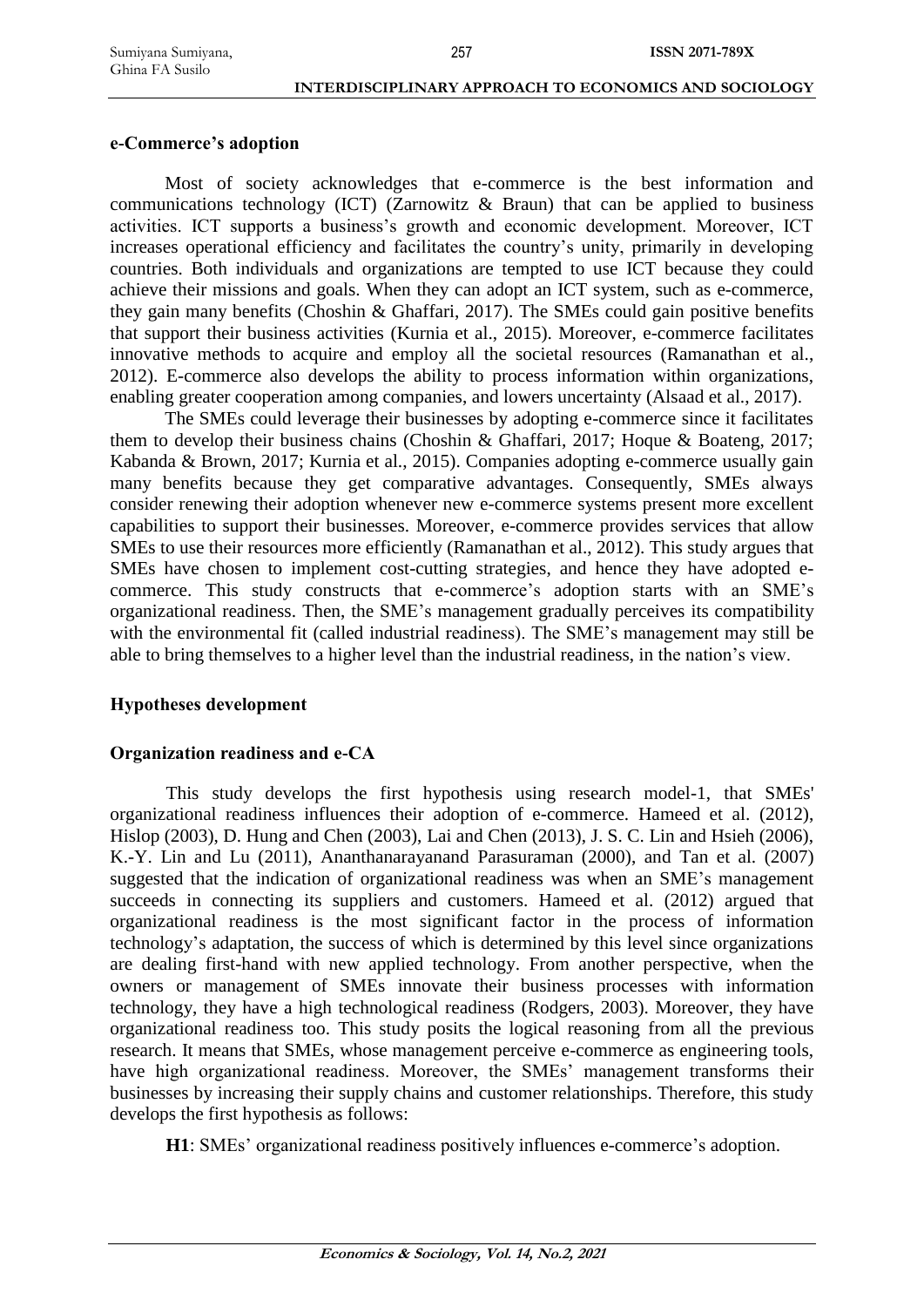#### **Industrial readiness and e-CA**

Most SMEs create their business networks among themselves in the form of collaborations. They perceive the industrial interest by entering into the industry. A new SME could participate in a specific industry because it protects and maintains to achieve its mission and goal (W.-H. Hung et al., 2014; K.-Y. Lin & Lu, 2011). In another argument, the new SME enters a specific industry to maintain its sustainability. Farjou & Eslami (2016) have shown in their research that an enterprise should encourage each business unit to innovate and adopt e-commerce. Support and encouragement to accept innovation will likely result in industrial readiness. This study posits the arguments suggested by W.-H. Hung et al. (2014). This study also argues for the critical reasoning that SMEs whose management capture the potential benefits from the industry have a high readiness level and usually tend to adopt ecommerce. In other words, these SMEs have innovativeness and commitment to their industry, in which their resources and knowledge are used for their incremental improvement. This study, therefore, highlights SMEs which have high industrial readiness. Thus, this study develops the second hypothesis in model-1 as follows:

**H2**: SMEs' industrial readiness positively influences e-commerce's adoption**.**

# **National readiness and e-CA**

SMEs could take benefits from the information technology facilities provided by the government. Moreover, SMEs could capture more significant gains than other types of businesses; they have a degree of national readiness. This study explains that existing policies and regulations help the owners of SMEs to adopt information technology. In another paradigm, when SMEs can empower their business activities via the government's facilitation of information technology, they innovate (Doh & Kim, 2014). Then, this study argues that the SMEs' management that captures the benefits from the government's assistance with information technology have higher national readiness. The authors argue that the government usually facilitates this readiness level. In other words, the needs of Indonesian SMEs for enhancing their readiness are matched by the government's facilitation so that these SMEs can achieve their national readiness. It means that SMEs could empower their business activities at the national level, funded by information technology resources from the government. Therefore, this study develops the third hypothesis in model-1 as follows:

**H3**: SMEs' national readiness positively influences e-commerce's adoption**.**

# **Association between Organizational and Industrial Readiness**

This section constructs the hypotheses development for research model-2. This study starts to posit the relational constructivism (Jonassen, 1997; M. W. Kraus & Tan, 2015), diffusion of innovation (Rogers, 1995), and readiness (D. Hung & Chen, 2003; Spencer & Gómez, 2004) by bundling them into critical reasoning. Kurnia et al. (2015) elaborated that industrial readiness is related to the interaction between the adopters of technological innovation in an organization, the external institutions, and their dependency and relation. This study proposes that SMEs, whose organizational readiness is high, tend to increase their perceptions about capturing business opportunities through industrial readiness. It means that the SMEs' management enlarges their knowledge constructivism step by step, and they also gradually get benefits. They take profits progressively because business enlargement does not usually happen quickly. In other words, the SMEs could capture their future potential cash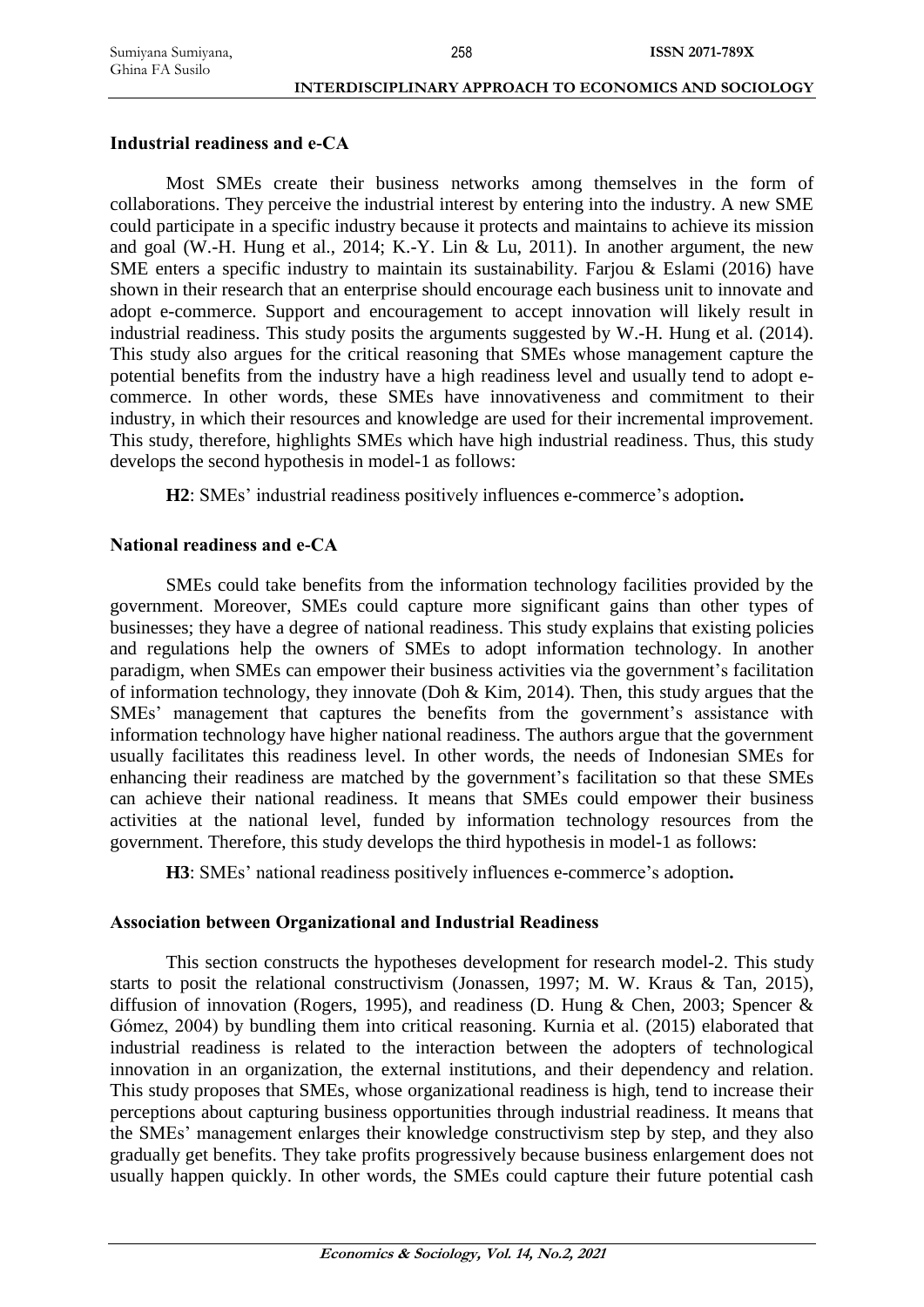inflows, starting from their own industries. They typically start as a regional industry, then move to a national one. Moreover, the SMEs themselves share their knowledge, or they undertake the diffusion of innovation through their businesses networks. This also means that they held their diffusion of innovation to be a piece of innovativeness and optimism. Therefore, this study develops the fourth hypothesis in model-2 as follows:

**H4**: SMEs' organizational readiness positively influences their industrial readiness**.**

#### **Association between industrial and national readiness**

This study used the fourth hypothesis to develop the fifth one. Once an SME is established in an industry, the SME goes on to capture benefits from the national information technology. Information technology and its systems enable a company to coordinate its business activities. It also assists the company with its industrial operating activities (Fathian et al., 2008). It means that SMEs adopt e-commerce whenever they reach the summit of their industry. In other words, they would take another potential opportunity at the national level. This study explains the use of the relational constructivism between industrial and national readiness, as suggested by Jonassen (1997), Leask and Younie (2001), Leask and Younie (2001). Therefore, this study proposes that SMEs, whose industrial readiness increases their perceptions, will capture business opportunities at the national level. This study concludes that the SMEs' management gradually enlarges their knowledge constructivism from organizational, industrial, and national ideas. Most Indonesian SMEs usually find that their awareness multiplies to accomplish their mission and goal in the national business arena. On the other hand, this research argues that the government facilitates the Indonesian SMEs to have the required innovativeness and commitment to enlarge their businesses. Therefore, this study develops the fifth hypothesis in model-2 as follows:

**H5**: SMEs' industrial readiness positively influences their national readiness**.**

#### **Research design and the modeling**

This study, firstly, posits all the previous research models such as those by Choshin and Ghaffari (2017), Hoque and Boateng (2017), Kabanda and Brown (2017), and Kur. It means that this study used all the previous research models. They constructed their hypotheses of H1, H2, and H3 using the flat linear model. This study presents them in research model-1, seen in Figure 1. Secondly, this study rearranges research model-1, which has been transformed into model-2. This transformation was explained in the hypotheses of H3, H4, and H5. Moreover, the transformation processes considered relational constructivism. It disclosed the same hypothesis H3 in research model-1 and model-2. It, therefore, means that this study develops a structural model to explain the SMEs' e-CA based on relational constructivism, the diffusion of innovation and the three kinds of readiness.

This study considered structural equation modeling (SEM) due to the orderedsequential method, which could determine and investigate the relationship among the variables structurally. SEM is also used for interpreting the substantive meaning of these relationships in a model (Bentler, 1989). It can explain the social phenomena and whether the researchers could, or could not, capture primary concepts directly. The researchers could not explain the fundamental concepts in a model because many social science relationships are inherently latent. This study proposed that construct validity and a well-designed method would be necessary for social research (Bollen, 1989; Westland, 2010). This study, therefore, used SEM to explain e-CA as a latent variable.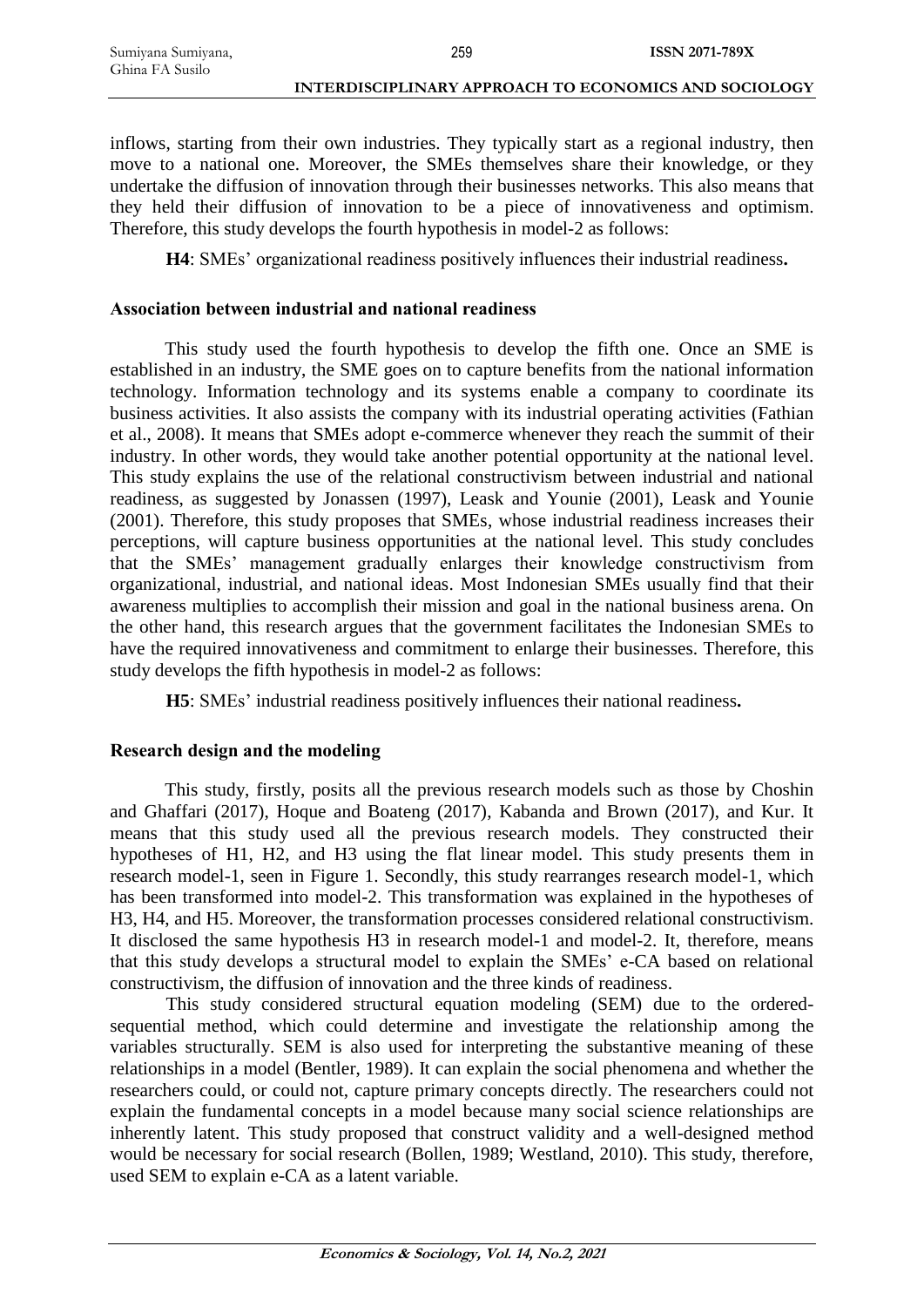| Sumiyana Sumiyana, | 260                                                   | <b>ISSN 2071-789X</b> |
|--------------------|-------------------------------------------------------|-----------------------|
| Ghina FA Susilo    |                                                       |                       |
|                    | INTERDISCIPLINARY APPROACH TO ECONOMICS AND SOCIOLOGY |                       |

This study diagnosed the relationship between the proposed constructs under SEM, which is a tool that can improve the model's specifications. It argues that SEM is suitable for graphical displays and explains the associated variables that are resulted from statistical tests (Sánchez et al., 2009). SEM offers a modeling system that researchers could specify with a graphical method due to its closeness to their conceptual ideas. In other words, researchers could describe the relationships that are emphasized in a model (Adèr, 2008). This study proposes that the Indonesian SMEs adopt e-commerce progressively through the three readiness stages with their measurements. It presents all the models below.



Figure 2. Research Model-2

# **2. Methodological approach**

This study had an SME data population in Indonesia country, which numbered approximately 57,895. It randomly chose five regencies out of 34 from the whole of Indonesia. Besides, those chosen were also highlighted as areas where SMEs can grow their businesses and spread out to Indonesia's cities. This study identified that the SMEs' use of ecommerce for their business activities was about 5.85% or approximately 3,386. This research used a method of purposive random sampling. The authors considered using the Slovin test to measure the sample number for this research (Indarti et al., 2017). Based on this test, this study had to collect 358 respondents. The researchers had considered sampling measurements with the SEM's calculator for the minimum data needed (Soper, 2020). This study used four latent variables and 28 observed variables (Westland, 2010, 2016). Based on (Soper 2020; Westland, 2010, 2016), this research had to collect 400 respondents as the minimum. The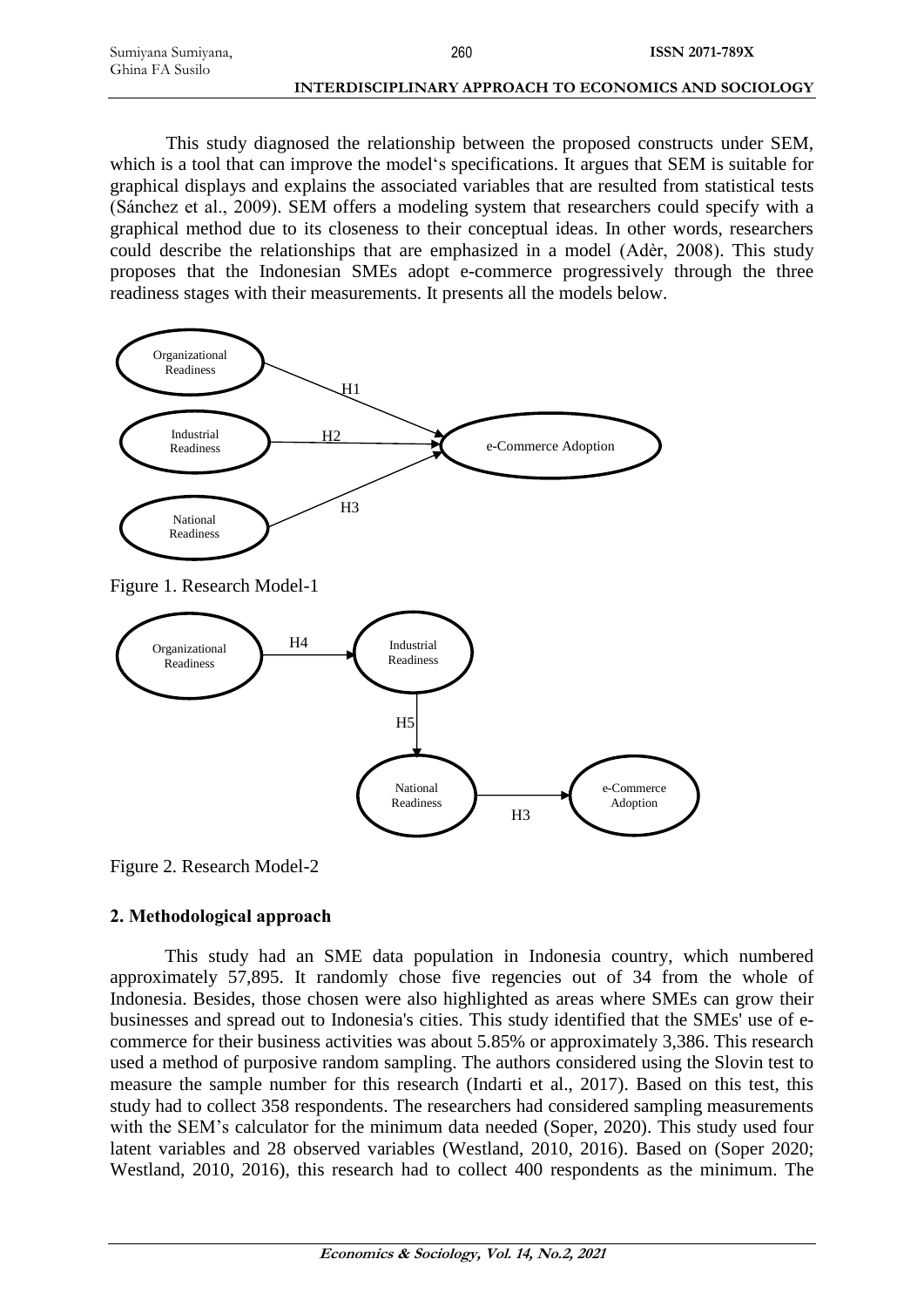| Sumiyana Sumiyana, | 261                                                   | <b>ISSN 2071-789X</b> |
|--------------------|-------------------------------------------------------|-----------------------|
| Ghina FA Susilo    |                                                       |                       |
|                    | INTERDISCIPLINARY APPROACH TO ECONOMICS AND SOCIOLOGY |                       |

selection criteria determined these: First, either the SME or the owner and the CEO were in Yogyakarta (which is in Indonesia). Second, the SME had used e-commerce for more than a year. Third, the respondents should be the owner or the CEO and must deal with all the organizational authorizations or controls.

This study used an organizational unit of analysis. It analyzed that an SME is calculated in one respondent's data in this study. Data collection were conducted face to face to ascertain its purposive sampling method. The authors intended to collect samples from people who used information and communication technology. It meant that this study inspected the input validity (Hair et al., 2013; Indarti et al., 2017) in which all the SMEs' respondents used ICT. This study collected and tabulated the data in a spreadsheet. It then examined the data for validity, reliability, and the goodness of fit of the model. The tests were conducted for both research model-1 and model-2. Finally, this study took statistical inferences from all the test results.

This research employed the variables and questions used by Choshin and Ghaffari (2017), Hoque and Boateng (2017), Kabanda and Brown (2017), Kurnia et al. (2015), Busenitz et al. (2000), Kurnia et al. (2015), Spencer and Gómez (2004), Wolfgang Koenig and Rolf T. Wigand (2004), and Ramanathan et al. (2012). However, it combined all the questions and eliminated those that had the same meaning. Table 1 shows all the questions and the four variables employed by this research. The entire contents of the research's questionary are presented in Appendix 1.

| <b>Variables</b>            | <b>Items</b> | <b>Definition</b>                                                                                                                                                                                                                                 | <b>References</b>                                                                                     |  |
|-----------------------------|--------------|---------------------------------------------------------------------------------------------------------------------------------------------------------------------------------------------------------------------------------------------------|-------------------------------------------------------------------------------------------------------|--|
| Organizational<br>Readiness | 9            | This study designed this variable with nine items.<br>They are about organizations' belief that e-<br>commerce can create an opportunity for them.<br>SMEs' management believes that e-commerce<br>could accelerate their growth and development. | &<br>Ghaffari.<br>(Choshin)<br>2017; Kabanda & Brown,<br>2017; Kurnia et al., 2015;<br>Rogers, 1995). |  |
| Industrial<br>Readiness     | 9            | Designed with nine items. The contents are about<br>the relevance compatibility of the goals and<br>interests among SMEs' partners; their willingness<br>to develop together within the industries.                                               | (Hoque & Boateng, 2017;<br>Kurnia et al., 2015; A.<br>Parasuraman, 2000; Shen<br>& Khalifa, 2009).    |  |
| National<br>Readiness       | 9            | Designed with nine items. They are about<br>institutional structures that influence a country's<br>activity,<br>entrepreneurial<br>especially<br>the<br>implementation of the SMEs' e-CA.                                                         | (Busenitz et al.,<br>2000;<br>Kurnia et al.,<br>2015:<br>Spencer & Gómez, 2004).                      |  |
| e-Commerce<br>Adoption      | 2            | Designed with two items. The contents are about<br>the types of e-commerce used by SMEs and the<br>reason why they use it.                                                                                                                        | (Wolfgang Koenig & Rolf<br>T. Wigand, 2004; Kurnia<br>et al., 2015; Ramanathan et<br>al., $2012$ ).   |  |

Table 1. Item questions and four variables

*Source*: own compilation

# **3. Data analysis and results**

# **Data analysis**

The authors collected data by distributing the questionnaires directly to either SMEs or their groups in five provinces. In the final data collection, this research gathered 436 respondents, but seven were not eligible for further analysis. Lynn (2008) recommended minimizing non-response biases with several methods. This study, however, could achieve an excellent respondents' response rate of 98.39% due to the use of a respondent-friendly survey questionnaire, and its brevity helped increase the response rate (Tarran, 2010). Therefore, this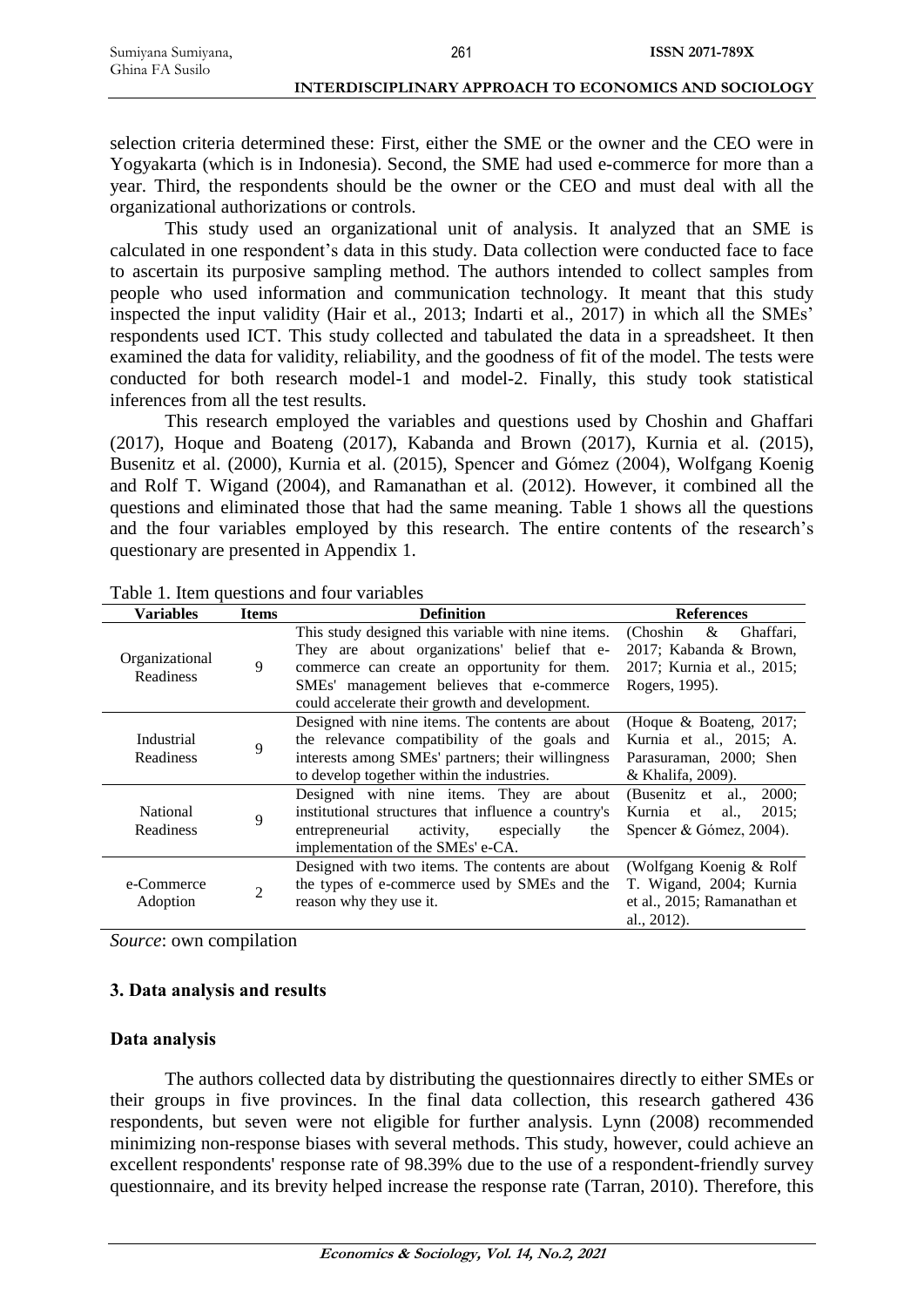research finally had 429 respondents to analyze statistically. The number of respondents had met the minimum standard of Slovin's test and Soper's data calculator, which had been explained in the research method. It reemphasized that the unit analysis of this research was an organizational unit. It meant that, although the respondent was the owner of an SME, this study recognized that the respondent acted on behalf of the SME's organization. Table 1 shows that the male proportion was 48.48%, and the female was 51.52%. We inferred that the proportion between males and females was statistically representative because more business entrepreneurship is displayed by Indonesian women, who create and find SMEs. Meanwhile, the fashion business dominated this research sample, with 27.74% of the replies coming from this industry. The respondents' demographic information is presented in Table 2 below.

| <b>Classification</b>         | <b>Characteristics</b>                                          | <b>Number</b> | Percentage |  |
|-------------------------------|-----------------------------------------------------------------|---------------|------------|--|
| Gender                        | Male                                                            | 208           | 48.48%     |  |
|                               | Female                                                          | 221           | 51.52%     |  |
| <b>Business Type</b>          | Fashion                                                         | 119           | 27.74%     |  |
|                               | Culinary                                                        | 84            | 19.58%     |  |
|                               | Crafts                                                          | 53            | 12.35%     |  |
|                               | Retailer                                                        | 51            | 11.89%     |  |
|                               | Service                                                         | 35            | 8.16%      |  |
|                               | 26<br><b>Beauty Care</b><br>25<br><b>Information Technology</b> |               | 6.06%      |  |
|                               |                                                                 |               | 5.83%      |  |
|                               | Tourism                                                         | 21            | 4.90%      |  |
|                               | Farming - Husbandry                                             | 15            | 3.50%      |  |
| Five<br>Location:<br>Selected | Yogyakarta City                                                 | 113           | 26.34%     |  |
| Regencies                     | Sleman                                                          | 106           | 24.71%     |  |
|                               | Kulon Progo                                                     | 78            | 18.18%     |  |
|                               | Bantul                                                          | 66            | 15.38%     |  |
|                               | Gunung Kidul                                                    | 66            | 15.38%     |  |
| Connection Type:              | Internet                                                        | 201           | 46.85%     |  |
|                               | e-mail                                                          | 13            | 3.03%      |  |
|                               | <b>EFT</b>                                                      | 37            | 8.62%      |  |
|                               | Internet & e-mail                                               | 65            | 15.15%     |  |
|                               | Internet & EFT                                                  | 62            | 14.45%     |  |
|                               | E-mail & EFT                                                    | 4             | 0.93%      |  |
|                               | Internet, e-mail & EFT                                          | 47            | 10.96%     |  |

# **3.1. Reliability and validity analysis**

Statistical analysis showed that all the data collected for each variable were highly reliable. All variables in the adoption of e-commerce had a Cronbach's alpha value of at least 0.601. This variable meant that organizational, industrial, and national readiness were reliable enough for further analysis. The variable of e-commerce's adoption was also suitable. Before this study sent the questionnaires to the respondents, it tested the face and content validities in a mini-pilot test, part of the survey stage. This pilot test was to ascertain that the language used in the questionnaires meant what each question was intended to interpret. The authors argued that the respondents easily understood all the items. On the other hand, this study presented two versions of the questionnaire, which could determine the logical sequence and instruct how to answer correctly (Andres, 2012). We infer that there were no errors in the translation from English to the Indonesian language. Moreover, this study conducted a second validity test using an exploratory and confirmatory analysis.

All the items in the questionnaire had loaded factors because they might conform to the proposed variable differently. It meant that these reliability tests supported both the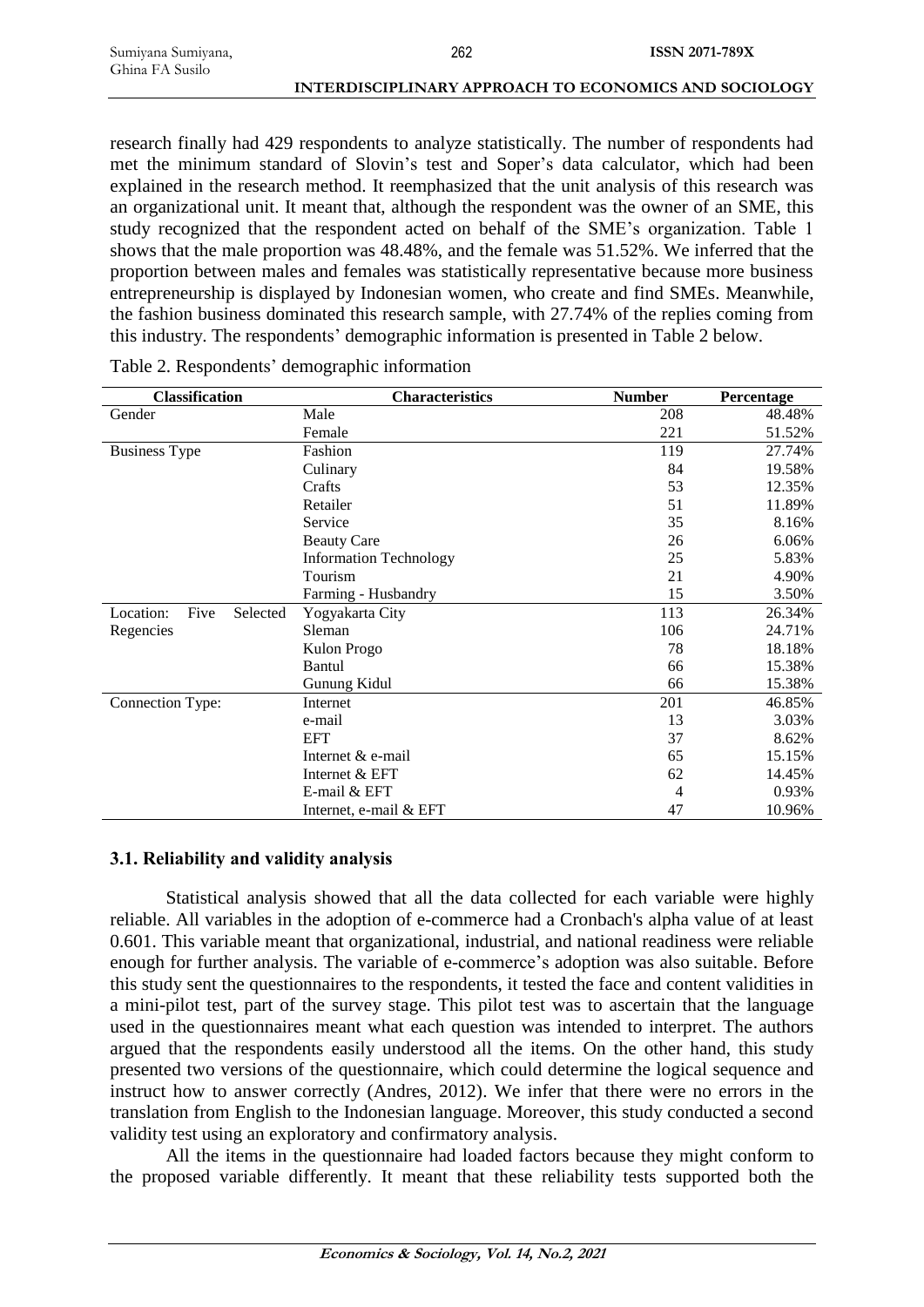convergent and discriminant validities. We note that ORG7 had the lowest value of 0.504, but this study still used it because it did not influence the statistical results. Meanwhile, most of these values were less than 0.600, which meant they met the eligibility and validity standards. This study, finally, used all the replies to the questions in the subsequent statistical analysis, which was undertaken with a structural equation model (Hair et al., 2013). Table 3 shows the reliability and validity of the tests' results.

| <b>Variables</b> | <b>Items</b>    | <b>KMO</b> | <b>MSA</b> | Factor<br>Loading | Cronbach's<br><b>Alpha</b> | Composite<br><b>Reliability</b> |
|------------------|-----------------|------------|------------|-------------------|----------------------------|---------------------------------|
| Organizational   | OR <sub>1</sub> | 0.809      | 0.833      | 0.582             | 0.749                      | 0.817                           |
| Readiness (OR)   | OR <sub>2</sub> |            | 0.813      | 0.564             |                            |                                 |
|                  | OR <sub>3</sub> |            | 0.824      | 0.620             |                            |                                 |
|                  | OR <sub>4</sub> |            | 0.804      | 0.604             |                            |                                 |
|                  | OR5             |            | 0.784      | 0.509             |                            |                                 |
|                  | OR <sub>6</sub> |            | 0.792      | 0.505             |                            |                                 |
|                  | OR7             |            | 0.790      | 0.504             |                            |                                 |
|                  | OR <sub>8</sub> |            | 0.822      | 0.642             |                            |                                 |
|                  | OR9             |            | 0.809      | 0.648             |                            |                                 |
| Industrial       | IR <sub>1</sub> | 0.674      | 0.778      | 0.515             | 0.668                      | 0.776                           |
| Readiness (IR)   | IR <sub>2</sub> |            | 0.721      | 0.507             |                            |                                 |
|                  | IR <sub>3</sub> |            | 0.745      | 0.566             |                            |                                 |
|                  | IR4             |            | 0.707      | 0.553             |                            |                                 |
|                  | IR <sub>5</sub> |            | 0.788      | 0.581             |                            |                                 |
|                  | IR <sub>6</sub> |            | 0.795      | 0.583             |                            |                                 |
|                  | IR7             |            | 0.573      | 0.579             |                            |                                 |
|                  | IR8             |            | 0.547      | 0.510             |                            |                                 |
| National         | NR1             | 0.849      | 0.855      | 0.593             | 0.791                      | 0.844                           |
| Readiness (NR)   | NR <sub>2</sub> |            | 0.841      | 0.610             |                            |                                 |
|                  | NR3             |            | 0.819      | 0.635             |                            |                                 |
|                  | NR4             |            | 0.860      | 0.568             |                            |                                 |
|                  | NR5             |            | 0.838      | 0.635             |                            |                                 |
|                  | NR <sub>6</sub> |            | 0.844      | 0.567             |                            |                                 |
|                  | NR7             |            | 0.884      | 0.571             |                            |                                 |
|                  | NR8             |            | 0.851      | 0.643             |                            |                                 |
|                  | NR9             |            | 0.859      | 0.682             |                            |                                 |
| E-commerce       | EA1             | 0.500      | 0.500      | 0.846             | 0.601                      | 0.834                           |
| Adoption         | EA <sub>2</sub> |            | 0.500      | 0.846             |                            |                                 |

# Table 3. The reliability and validity tests' results

# **3.2. Structural equation analysis**

The result of the data's analysis showed that research model-2 had better goodness of fit than model-1. The authors posit Revelle (2016), stating that the model's goodness of fit could be classed as either marvellous, meritorious, middling, mediocre, or miserable. Although both models were at the meritorious level (Revelle, 2016), these models were still good enough to be statistically inferred. Four criteria, i.e., GFI, AGFI, TLI, and CFI support model-2, and are higher than in model-1. The higher the requirements are, the better the model. Additionally, two criteria, i.e., CMIN/DF and RMSEA, support model-2 and are lower than in model-1. The lower the requirements are, the better the model. Table 4 presents the complete results for both the models as follows.

This study infers from Table 4 that both models had slightly different goodness of fits. Furthermore, this study showed a slight differentiation between the ordinary linear and the relational structure. It notes that comparisons among the models could be held by matching all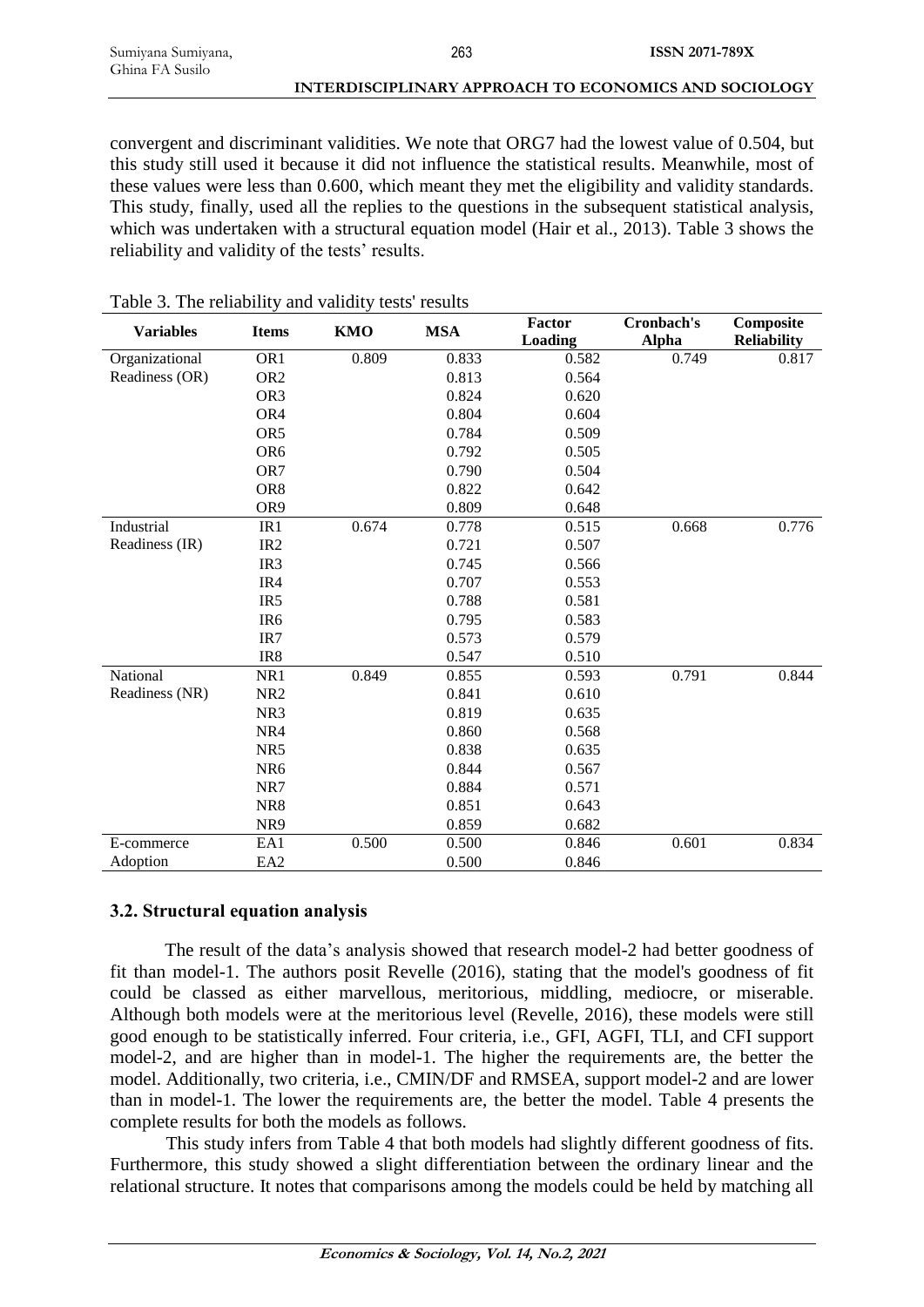the criteria (Hair et al., 2013; Indarti et al., 2017) due to them using the same data. The two models' statistical results are presented in Table 5, as follows.

| <b>Goodness of Fit</b> | <b>Recommended Value</b> | Model-1   | Model-2   |
|------------------------|--------------------------|-----------|-----------|
| Chi-squared            | Small                    | 1.484.235 | 1,038.153 |
| Probability            | $\geq 0.05$              | 0.00      | 0.00      |
| <b>GFI</b>             | $\geq 0.90$              | 0.79      | 0.83      |
| CMIN/DF                | $\leq 5.00$              | 4.27      | 2.99      |
| <b>RMSEA</b>           | $\leq 0.08$              | 0.09      | 0.07      |
| TLI                    | $\geq 0.95$              | 0.58      | 0.74      |
| <b>CFI</b>             | > 0.95                   | 0.61      | 0.76      |
| <b>AIC</b>             | -                        | 3,368.009 | 3,368.009 |

Table 5. The hypotheses tests' results

|          | - -                          |       |                |            |       |                          |            |  |
|----------|------------------------------|-------|----------------|------------|-------|--------------------------|------------|--|
|          | <b>Hypothesis</b>            |       | <b>Model 1</b> |            |       | <b>Model 2</b>           |            |  |
|          |                              |       | C.R            | Sig.       |       | C.R                      | Sig.       |  |
| $H1 (+)$ | $OR \rightarrow e\text{-}CA$ | 0.577 | 5.843          | $0.000***$ | ۰     | $\overline{\phantom{a}}$ |            |  |
| $H2 (+)$ | $IR \rightarrow e\text{-}CA$ | 0.538 | 4.816          | $0.000***$ | ۰     | $\overline{\phantom{0}}$ |            |  |
| $H3 (+)$ | $NR \rightarrow e\text{-}CA$ | 0.614 | 6.224          | $0.000***$ | 0.862 | 10.253                   | $0.000***$ |  |
| $H4 (+)$ | $OR \rightarrow IR$          | -     | -              | -          | 0.910 | 6.489                    | $0.000***$ |  |
| $H5 (+)$ | $IR \rightarrow NR$          | -     | -              | -          | 0.910 | 6.775                    | $0.000***$ |  |
|          |                              |       |                |            |       |                          |            |  |

Table 5 shows the statistical results of SEM-AMOS's for hypotheses testing. SEM supports Tukey's statement that standardized statistical co-relationships are alternative concepts in determining the hypotheses' signs (Tukey, 1954). The analytical results from the SEM described the standardized coefficient shown in column β, which this study used to explain the hypotheses direction. This study supports Hypothesis H1 in research model-1. It is statistically significant at the level of 1.00%. The beta coefficient value is 0.577, and its CR value is 5.843. This finding reflects that SMEs in Yogyakarta consider their organizational readiness to be the first factor in their adoption of e-commerce. It means that they use information technology for their business activities. The SMEs' organizational maturity will further increase their trust in information technology. Therefore, they will acquire benefits because they are well-prepared for this information technology and can employ it as a business tool. This study's results support the previous research by Hameed et al. (2012), Kurnia et al. (2015), and Tan et al. (2007).

This statistical result supports Hypothesis H2 in research model-1. The beta coefficients in the two models are 0.538. This model is statistically significant, with CR values of 4.816 at the level of 1.00%. The SMEs usually adopt e-commerce, which requires synergy among them, for meeting their goals and interests. They could collaborate with technological support in an industry that combines the group interests. This study argues that e-commerce enhances knowledge transfer among SMEs as a part of technological innovation. It could also create many new business relationships within an industry. The research results support previous studies by Farjou and Eslami (2016), Fathian et al. (2008), and Kurnia et al. (2015).

This study supports Hypothesis H3 in both research model-1 and model-2. The beta coefficients in the two models are 0.614 and 0.862, respectively. Both models are significant, with CR-values of 6.224 and 10.253, respectively. Both models are also statistically significant at the level of 1.00%. These findings reflect that the level of national readiness represents the business environment's maturity in this country. It means that Indonesia should serve SMEs with market expansion supported by Internet-based opportunities. In other words, this nation supports SMEs, and they will feel confident to adopt and use e-commerce for their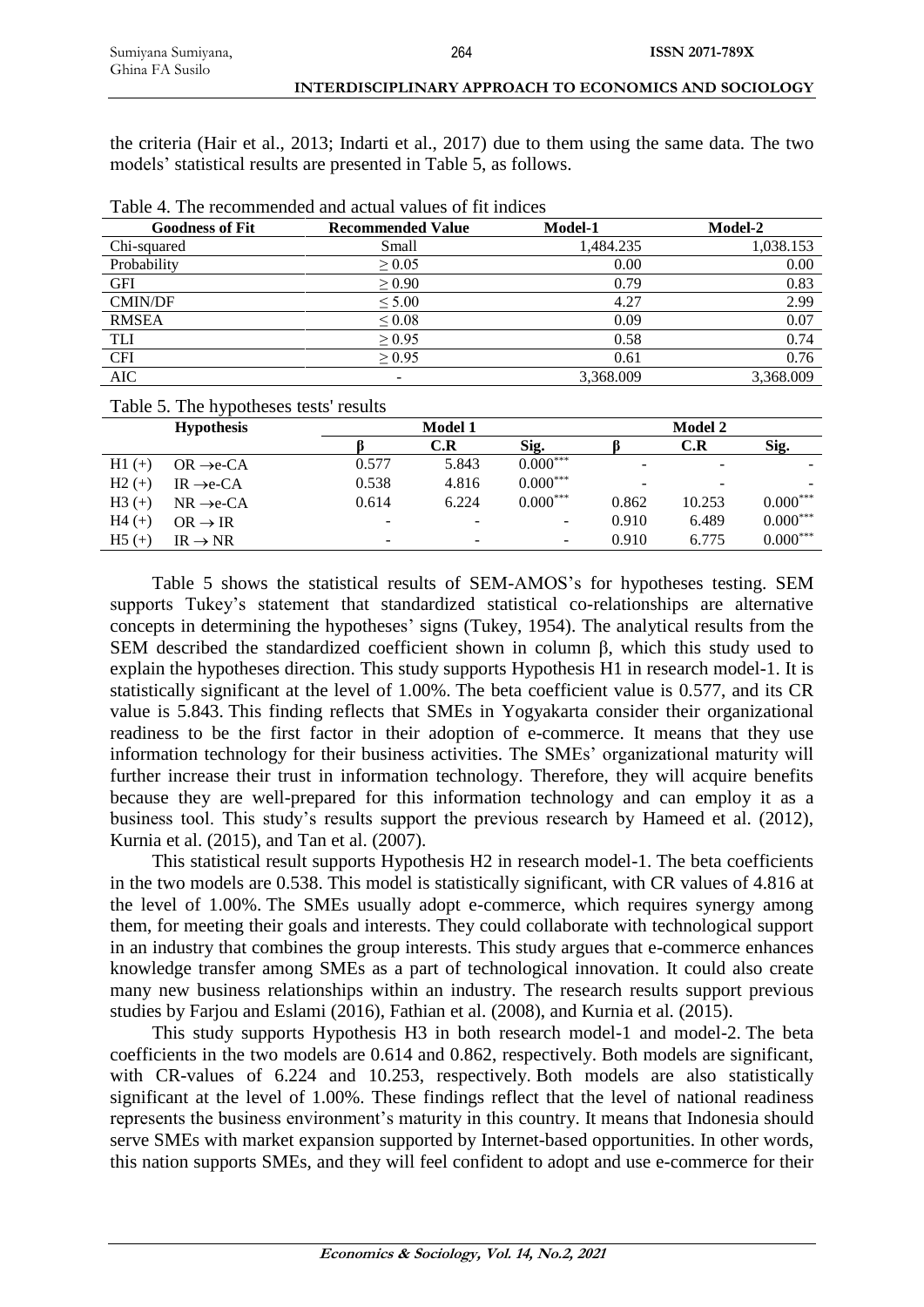businesses. The study's results support the previous studies by Bishop (2015), Dlodlo and Dhurup (2013), W.-H. Hung et al. (2014), and Jerman-Blažič (2008).



Figure 3. Research Model-1 Results



Figure 4. Research Model-2 Results

The statistical analysis supports Hypothesis H4 in research model-2, and it is significant at the level of 1.00%. The coefficient value of H4 is 0.910. The model is substantial, with a CR value of 6.849. This finding reflects that industrial development benefits the surrounding environment by providing efficient, fast, and preferential e-commerce access. The industry offers information and communications technology, construction of the institutional and financial sectors, and the penetration and reliability of the supporting facilities. Thus, the industrial readiness will leverage to accelerate the process for organizations to adopt ecommerce for their businesses (D. Hung & Chen, 2003; Jonassen, 1997; M. W. Kraus & Tan, 2015; Molla & Licker, 2005; Rogers, 1995; Spencer & Gómez, 2004).

The statistical results support Hypothesis H5 in model-2, and they are significant at the level of 1.00%. The beta coefficient value of Hypothesis H5 in model-2 is 0.910, with a CR value of 6.775. These results reflect that government support will help industries determine the extent to which their organizations participate in e-commerce. As national readiness is well-formed, the SMEs' owners or management in each industrial segment will be convinced to adopt e-commerce. It means that this nation simultaneously has high industrial and national readiness. This result supports the previous studies conducted by Jonassen (1997), M. W. Kraus and Tan (2015), Leask and Younie (2001), Leask and Younie (2001).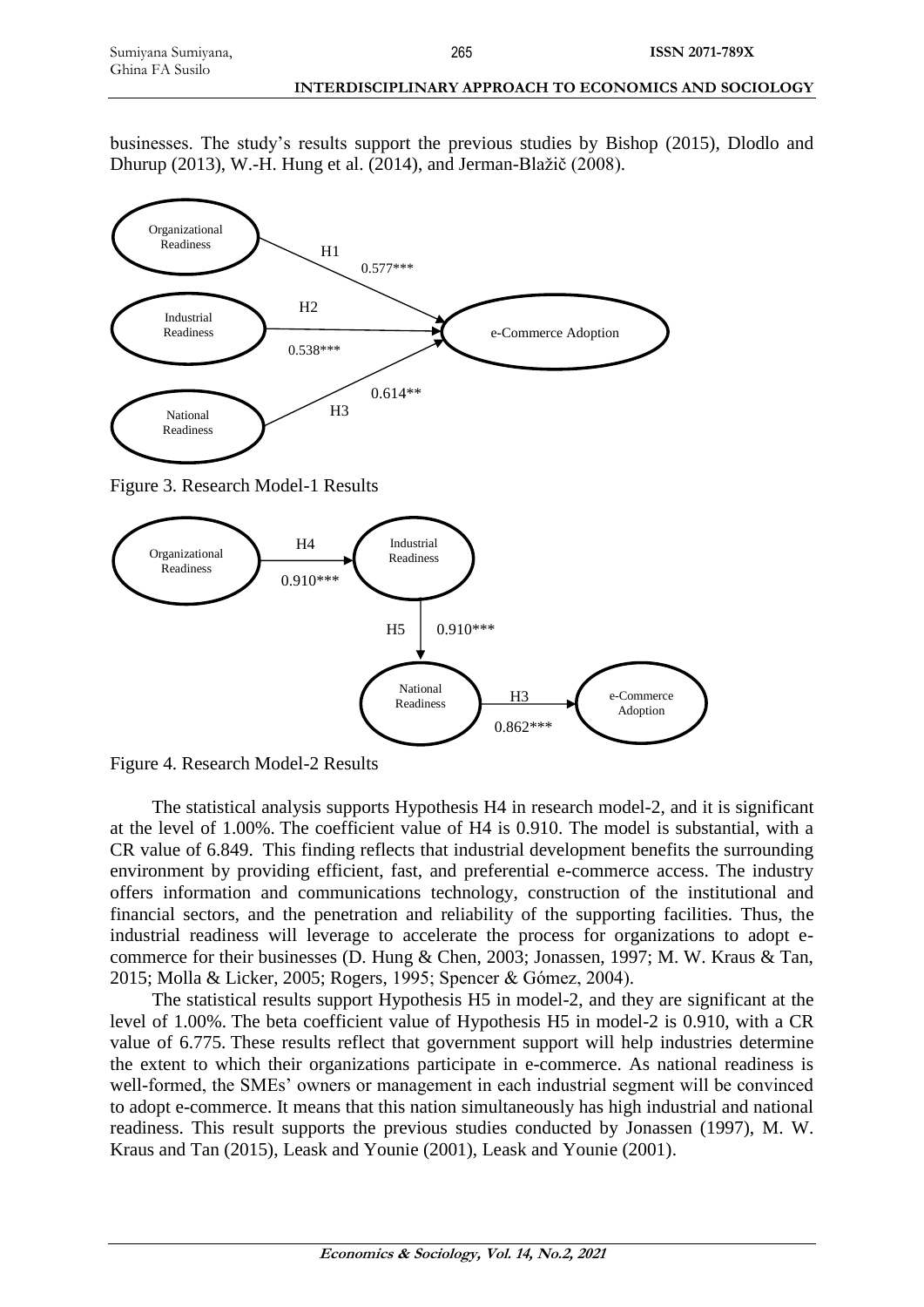#### **3.3. Discussions and findings**

The research findings show that organizational, industrial, and national readiness increase Indonesian SMEs' willingness to adopt the e-commerce system relevant to their businesses' missions. Kurnia et al. (2015) suggested that the SMEs' readiness levels and business environments' fit are critical aspects, especially in developing countries. The readiness level represents the SMEs' visions, missions, and goals that will influence their businesses' development (W.-H. Hung et al., 2014). Research model-1 shows that organizational, industrial, and national readiness are directly associated with e-commerce's adoption. Moreover, this association is an ordinary linear one. This study infers that research model-1 is a holistic view and explains the Indonesian SMEs' e-CA (Kurnia et al. 2015) phenomenon. This study's findings support the theories from research model-1 (Jonassen, 1997; M. W. Kraus & Tan, 2015; Leask & Younie, 2001; Leask & Younie, 2001).

Research model-2 found that the organizational, industrial, and national readiness are in relational constructivism, where organizational readiness acts as the first trigger influencing the others (Kester et al., 2018; Khurshid et al., 2019; Zhang et al., 2018). This research highlights that the SMEs' diffusion of innovation should accompany the first trigger for gaining their readiness (Carreiro & Oliveira, 2019; Khurshid et al., 2019). This study proposes that the Indonesian SMEs could increase their innovativeness when their readiness is at the industrial and national stages. Meanwhile, industrial readiness is associated with national readiness. Finally, both industrial and national readiness affect the SMEs' e-CA. In other words, industrial and national readiness become the mediating relationship between organizational and national readiness. At a later stage, national readiness was remediating between national readiness and the SMEs' e-CA in model-2. Moreover, national readiness has the same mediating relationship between either organizational or industrial readiness and the SMEs' e-CA. The study's findings suggest that relational constructivism has a role in explaining the transformation from a linear-direct structure into a relational design.

This research infers that organizational readiness influences industrial readiness, making SMEs adopt e-commerce more quickly. This study indicates that SMEs could maximize their organizational readiness and use it to enhance their industrial and national readiness due to their commitment (Kester et al., 2018; Khurshid et al., 2019; Zhang et al., 2018). This adopting process means that the SMEs' owners or management enlarge their knowledge constructivism (Fosnot, 2013; Fosnot & Perry, 1996; Rawls, 1980), where all the readiness types are in a relational structure. The SMEs execute their business practices to generate their future cash inflows in gradually structured concepts (Jonassen, 1997; M. W. Kraus & Tan, 2015). The authors infer that the Indonesian SMEs might have improved their businesses through their stepped structures, which did not loop into the adoption of ecommerce. We noted that Indonesian SMEs increased their use of e-commerce when they had reached either the industrial level or just entered the national one.

This study found in research model-2 that the national readiness strengthened the mediating associations between industrial readiness and the SMEs' e-CA. It occurred whenever the SMEs showed their industrial willingness; they probably captured business opportunities frequently and from various sources. They, then, should probably be at the national readiness level. The SMEs' achievement of their readiness level was accomplished with what they had gained from their diffusion of innovation. It meant that these SMEs had taken into account commitments to innovativeness and optimism in their organizations and their respective industrial sectors (Carreiro & Oliveira, 2019; Khurshid et al., 2019). Nevertheless, extensive business opportunities for these Indonesian SMEs will exist when the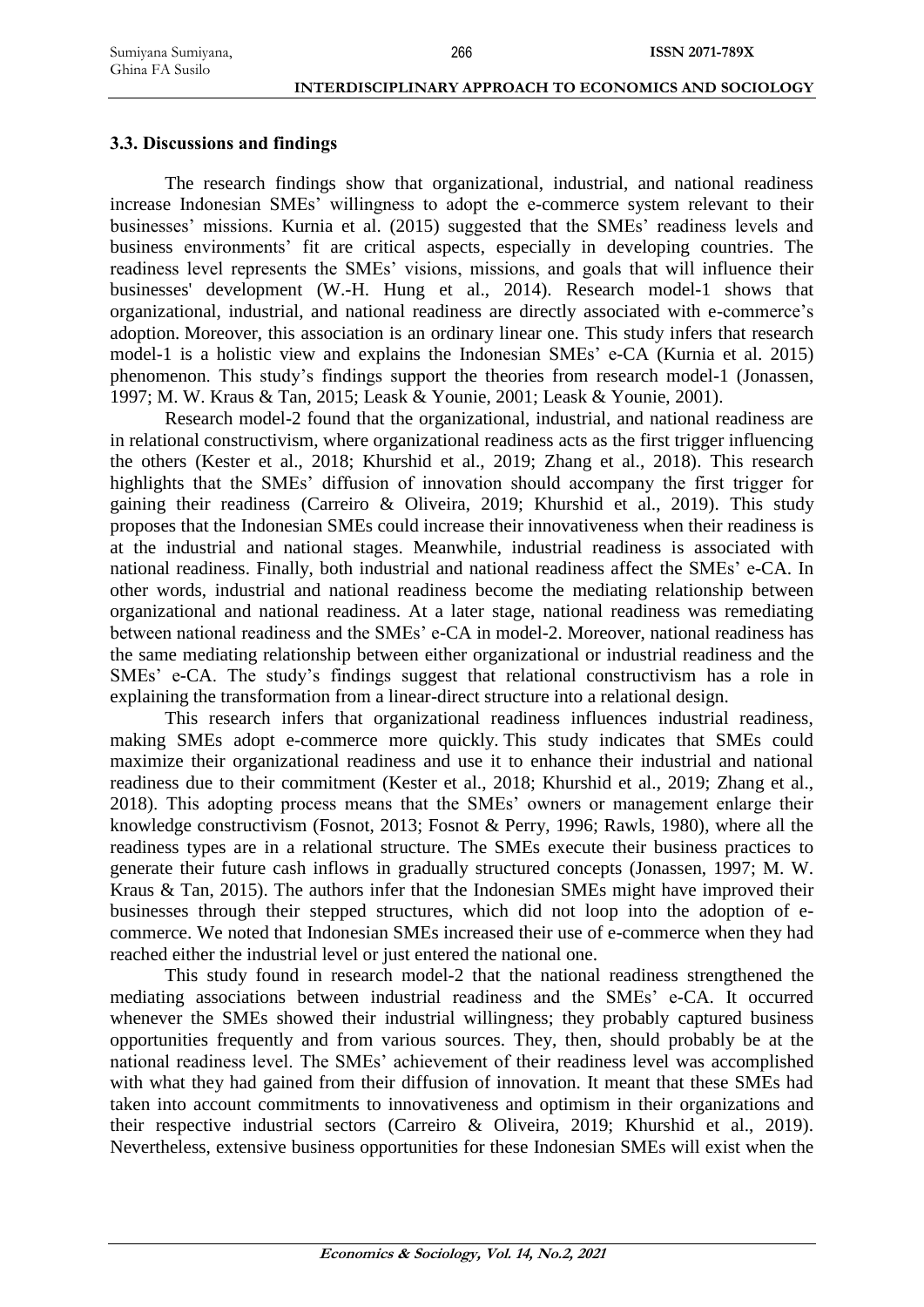country can facilitate well-organized national readiness by promoting them through ICT to empower their networks (Leask & Younie, 2001; Leask & Younie, 2001).

The study's result shows that research model-2 is better than model-1. This result is offered by all the models' criteria (Hair et al., 2013; Revelle, 2016). This study found that SMEs would get more benefits if they adjusted their readiness levels gradually during the expansion of their businesses. SMEs with high organizational readiness tend to capture fresh business opportunities through industrial readiness. It means that the SMEs' management can enlarge their knowledge constructivism step by step to gradually benefit (Leask & Younie, 2001; Leask & Younie, 2001). They should take these benefits slowly because business enlargement does not usually occur rapidly. In other words, the SMEs' businesses could capture their future potential cash inflows starting from their organizational environments, industry, and then the national one. Moreover, they typically begin with regional commerce then move to the national level. This study, finally, infers that the last achieved level for these SMEs is due to the combination of their relational constructivism, the diffusion of innovation, and government facilitation.

# **3.4. Implications**

Previous research focused only on the direct linear associations between all the readiness levels and the SMEs' e-CA. However, this research investigates the ordered stages of readiness better to understand the connection between readiness levels and e-CA. This research offers a new collaboration among relational constructivism, the diffusion of innovation, and readiness theories.

This study provides an understanding of the readiness level by considering the subsequent relative order of the SMEs. It means that when a country wants to accelerate its e-CA, it should enhance its SMEs' knowledge gradually. Moreover, the SMEs' organizational, industrial, and national readiness are relevant to their awareness. They could conduct a diffusion of innovation step by step from a limited scope into a broader one. From another perspective, this innovation starts with internal organizational readiness, where knowledge sharing also begins. Then, both knowledge sharing and innovation would be enlarged and spread throughout their respective industries. The country, moreover, could support the SMEs' businesses in Indonesia by producing better mutual opportunities for their development. It means that the state must facilitate the knowledge sharing and national innovation used in international competition (Doh & Kim, 2014; Farjou & Eslami, 2016). The authors, moreover, argue that the state should facilitate knowledge sharing media for Indonesian SMEs to help them with the process of innovation and optimism. It would probably be the sluggishness of the Indonesian SMEs that prevents them from gaining immense growth opportunities.

The implication for the regulators is that SMEs would increase their business levels if they are pushed to do so. The regulators should measure the level of their organizational readiness first. This level determines how well the management and organization operate their businesses using e-commerce information technology. Second, the regulators should control where the SMEs have positioned their respective industries: a new entrant or a wellestablished company. On the other hand, this study shows that many faults occur when most SMEs enter an industry's and the nation's business scopes. The SMEs' readiness is probably the most influential factor in the management's and the organization's flexibility to compete in extended market segments. This study posits Pfefer and Salancik (1978) by suggesting that most Indonesian SMEs would be dependent on each other for their resources, networks, and knowledge. Nevertheless, it can be inferred that Indonesian SMEs would like to achieve a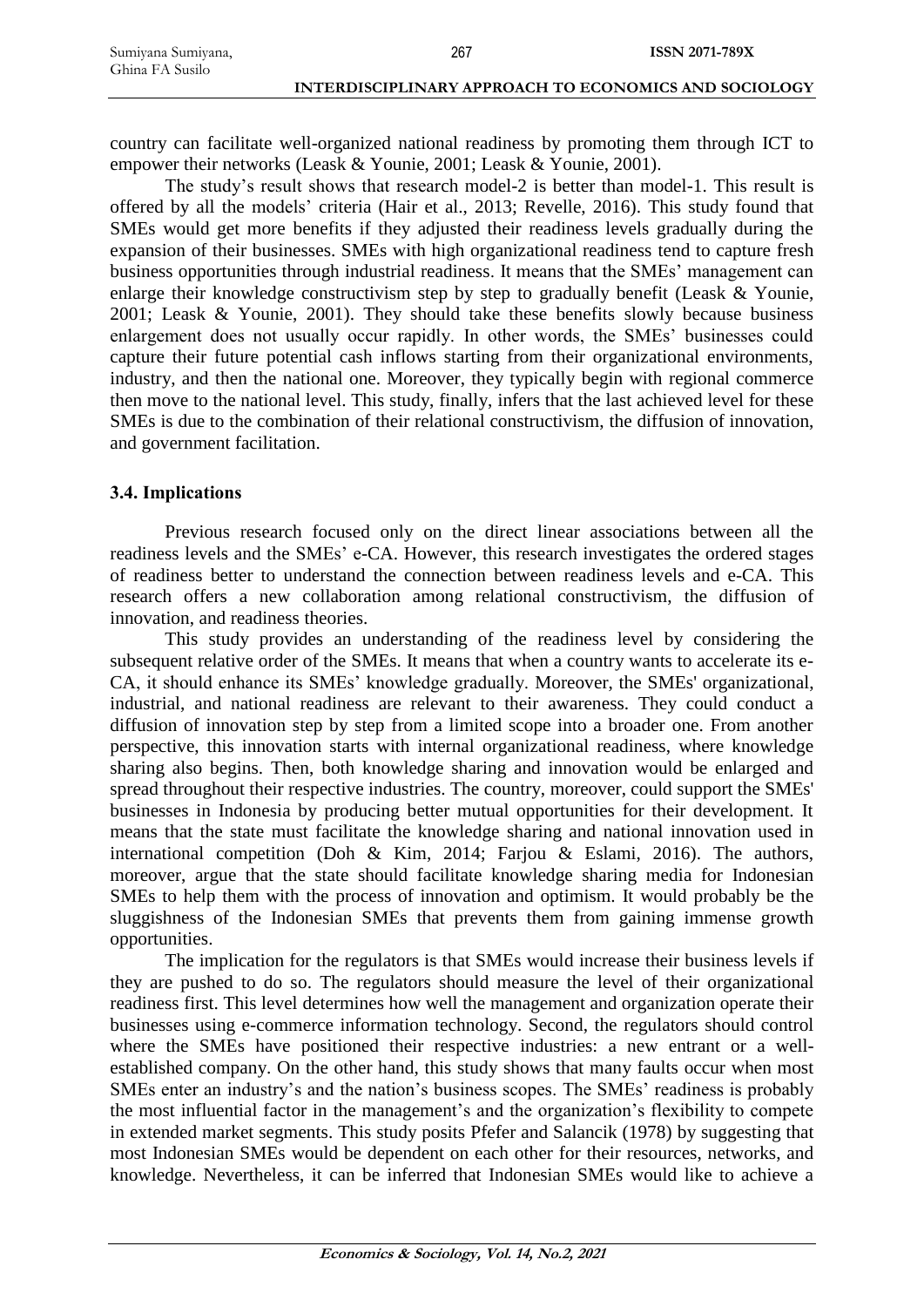higher level of readiness in either their industry or nationwide while still depending on each other. When SMEs increase their input-output ratios, they become more dependent on others. It means that they need a full e-CA to achieve national readiness.

# **Conclusion, limitation and future research**

This research had provided an integrated view of e-CA by SMEs in Indonesia. It differs explicitly from all the previous research, which was designed and undertaken with a linear-direct model, whereas this study used a new structural one. This research comprehensively outlines the new model with sequentially ordered readiness. It structurally relates three readiness factors that are organizational, industrial, and national in a sequential association.

This research posits three theories to explain why SMEs adopt e-commerce. They are relational constructivism, the diffusion of innovation, and the readiness theory, and these construct the behavioral adoption of e-commerce. The main central point of the research's discussion is the relational constructivism theory. This theory describes organizational readiness as the starting point for SMEs' e-CA. Then, with their enhanced capabilities and competencies in knowledge dissemination, they can diffuse their innovation. This study noted the SMEs' high motivation to accomplish their mission and goals. These SMEs have been developing their readiness at the industrial and national levels. The study's findings contain several implications for the country's strategic policies to further the adoption of e-commerce. The implication is that the country, as the regulator, should measure and control each readiness level.

Academically, this study provides critical reasoning for the SMEs' e-CA in developing countries, especially in Indonesia. This research also offers fresh insights into new research models, which are different from those in the previous studies. It, therefore, could explain the fundamental structural factors influencing the SMEs' e-CA process. This study provides an understanding of the readiness levels: organizational, industrial, and national. Full attention should be paid to all of them, so the improvement and continuation of e-commerce in SMEs are quicker. The application of supporting technology for SMEs will accelerate the development process and make it more advanced and innovative. For policymakers, this study identified some factors within their policies to increase the SMEs' e-CA. Positive impacts in the development of SMEs in Indonesia could be achieved by their level of internal organizational readiness, their interaction within their industry, and the government's full support. The government should facilitate gradual steps to increase the SMEs' awareness of industrial and national standards and structures. In other words, the government should encourage SMEs to improve their quality so that they are eligible to enter the industrial and national levels. It means that it needs to facilitate the SMEs with relational constructivism in their communities, either industrial or national (Leask & Younie, 2001; Leask & Younie, 2001).

This study has two limitations. This study argues that SMEs adopt e-commerce based on their awareness by having posited relational constructivism. It means that this study refutes that relational constructivism could be from instructional and destructive powers (B. Kraus, 2014)*.* In other words, it solely believes that SMEs construct their perceptions depending on their individual and organizational awareness. Consequently, this study allows future research into staged-relational constructivism based on instructive power, primarily from state policies. We noted that this relation has no destructive power. Secondly, the authors consider that the SMEs' readiness is due to their knowledge dissemination. In other words, the SMEs did the diffusion of innovation using an ideal transformation process. It means that this relationship is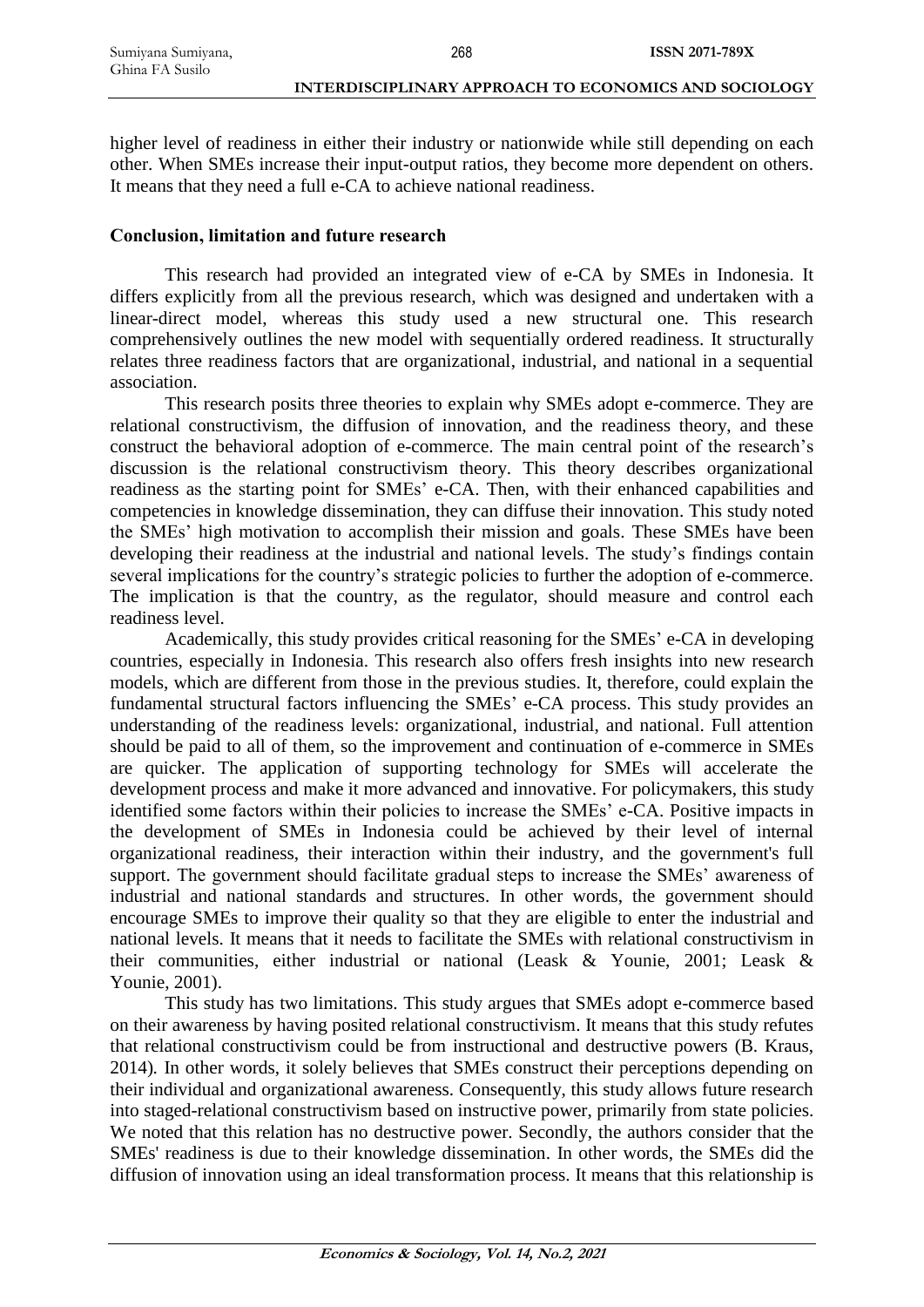perfect, as Figure 2 shows. Consequently, future research may expose those other relations with national readiness to influence organizational and industrial readiness.

#### **Acknowledgement**

We are grateful to the Master and Doctoral Program, Faculty of Economics and Business, University of Gadjah Mada, Yogyakarta, Indonesia. The Public and Social Fund Item, Faculty of Economics and Business, University of Gadjah Mada supported and financed all research activities up to its reporting.

#### **Abbreviations**

SME: Small and medium-sized enterprise; e-CA: e-commerce adoption; CEO: chief executive officer; ICT: information & communications technology; SEM: structural equation model; AMOS: analysis of moment structure; GFI: goodness-of-fit index; AGFI: adjusted GFI; CFI: comparative fit index; TLI: Tucker-Lewis index; CMIN/DF: the minimum sample discrepancy function - degree of freedom; RMSEA: root-mean-square error of approximation.

#### **References**

- Abramson, J., & Abramson, Z. (1999). *Survey Methods in Community Medicine: Epidemiological Research, Programme Evaluation* (Vol. 5). London: Churchill Livingstone/Elsevier Health Sciences.
- Adèr, H. J. (2008). *Advising on research methods: A consultant's companion*. The Netherlands: Johannes van Kessel Publishing.
- Alsaad, A., Mohamad, R., & Ismail, N. A. (2017). The moderating role of trust in business to business electronic commerce (B2B EC) adoption. *Computers in human behavior, 68*, 157-169.
- Andres, L. (2012). *Designing and doing survey research*. London: Sage.
- Ax, C., & Bjørnenak, T. (2005). Bundling and diffusion of management accounting innovations—the case of the balanced scorecard in Sweden. *Management Accounting Research, 16*(1), 1-20. doi: 10.1016/j.mar.2004.12.002
- Beddewela, E., Warin, C., Hesselden, F., & Coslet, A. (2017). Embedding responsible management education – Staff, student and institutional perspectives. *The International Journal of Management Education, 15*(2), 263-279. doi: 10.1016/j.ijme.2017.03.013
- Bentler, P. M. (1989). EQS structural equations program manual. Los Angeles: BMDP Statistical Software. *Inc. BentlerEQS: Structural Equations Program Manual 1989*.
- Bishop, D. (2015). Small firms and the failure of national skills policies: adopting an institutional perspective. *International Journal of Training and Development, 19*(1), 69- 80. doi: 10.1111/ijtd.12048
- Bollen, K. (1989). Structural Equations with Latent Variables, New York: JohnWiley & Sons. *Journal of Korean Academy of Nursing, 29*(5), 268.
- Busenitz, L. W., Gómez, C., & Spencer, J. W. (2000). Country Institutional Profiles: Unlocking Entrepreneurial Phenomena. *The Academy of Management Journal, 43*(5), 994-1003.
- Carreiro, H., & Oliveira, T. (2019). Impact of transformational leadership on the diffusion of innovation in firms: Application to mobile cloud computing. *Computers in Industry, 107*, 104-113.
- Choshin, M., & Ghaffari, A. (2017). An investigation of the impact of effective factors on the success of e-commerce in small- and medium-sized companies. *Computers in Human Behavior, 66*, 67-74. doi: 10.1016/j.chb.2016.09.026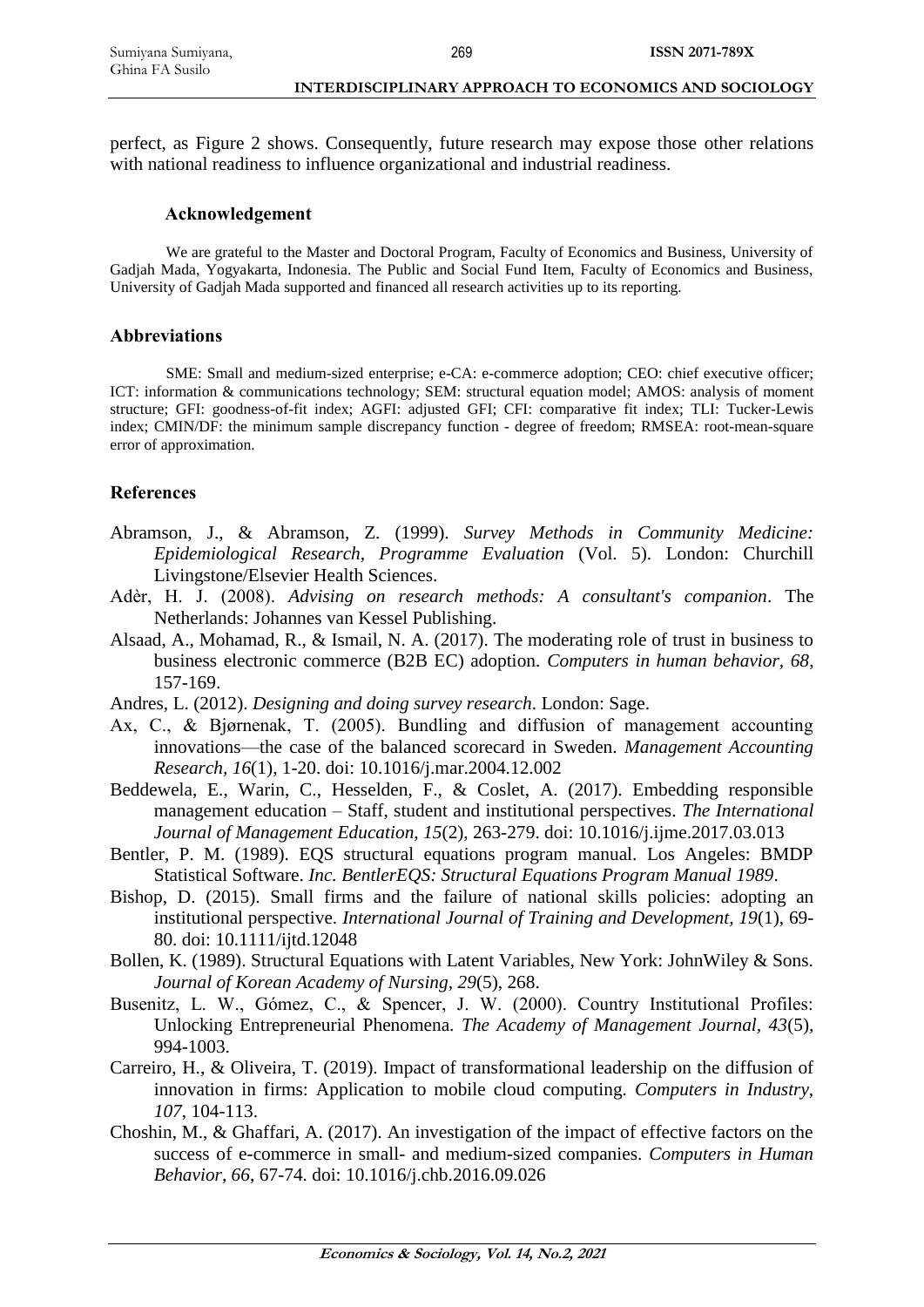- Dlodlo, N., & Dhurup, M. (2013). Drivers of e-marketing adoption among small and medium enterprises (SMEs) and variations with age of business owners. *Mediterranean Journal of Social Sciences, 4*(14), 53.
- Doh, S., & Kim, B. (2014). Government support for SME innovations in the regional industries: The case of government financial support program in South Korea. *Research Policy, 43*(9), 1557-1569. doi: 10.1016/j.respol.2014.05.001
- Farjou, L., & Eslami, M. (2016). Surveying the Influence of Industrial Readiness on E-Commerce Acceptance. *Journal of Administrative Management, Education and Training, 12*(4), 726-733.
- Fathian, M., Akhavan, P., & Hoorali, M. (2008). E-readiness assessment of non-profit ICT SMEs in a developing country: The case of Iran. *Technovation, 28*(9), 578-590.
- Fosnot, C. T. (2013). *Constructivism: Theory, perspectives, and practice*: Teachers College Press.
- Fosnot, C. T., & Perry, R. S. (1996). Constructivism: A psychological theory of learning. *Constructivism: Theory, perspectives, and practice, 2*, 8-33.
- Gash, H. (2014). Constructing constructivism. *Constructivist Foundations, 9*(3), 302-310.
- Hair, J. F., Black, W. C., Babin, B. J., & Anderson, R. E. (2013). *Multivariate data analysis: Pearson new international edition*: Pearson Higher Ed.
- Hameed, M. A., Counsell, S., & Swift, S. (2012). A meta-analysis of relationships between organizational characteristics and IT innovation adoption in organizations. *Information & Management, 49*(5), 218-232. doi: 10.1016/j.im.2012.05.002
- Hislop, D. (2003). Linking human resource management and knowledge management via commitment. *Employee Relations, 25*(2), 182-202. doi: 10.1108/01425450310456479
- Hoque, M. R., & Boateng, R. (2017). Adoption of B2B e-Commerce in Developing Countries: Evidence from RMD Industry in Bangladesh. *Pacific Asia Journal of the Association for Information Systems, 9*(1), 1-20.
- Hsieh, H.-N., Chen, J.-F., & Do, Q. (2015). Applying TRIZ and Fuzzy AHP Based on Lean Production to Develop an Innovative Design of a New Shape for Machine Tools. *Information, 6*(1), 89-110.
- Hung, D., & Chen, D.-T. (2003). Online learning and information technology in the Asia-Pacific region: Perspectives, issues, and divides. *Educational technology research, 43*(3), 5-9.
- Hung, W.-H., Chang, L.-M., Lin, C.-P., & Hsiao, C.-H. (2014). E-readiness of website acceptance and implementation in SMEs. *Computers in Human Behavior, 40*, 44-55. doi: 10.1016/j.chb.2014.07.046
- Indarti, S., Fernandes, A. A. R., & Hakim, W. (2017). The effect of OCB in relationship between personality, organizational commitment and job satisfaction on performance. *Journal of Management Development, 36*(10), 11. doi: https://doi.org/10.1108/JMD-11- 2016-0250
- Jerman-Blažič, B. (2008). Web-hosting market development status and its value as an indicator of a country's e-readiness. *Telecommunications Policy, 32*(6), 422-435. doi:10.1016/j.telpol.2008.04.007
- Jonassen, D. H. (1997). Instructional design models for well-structured and III-structured problem-solving learning outcomes. *Educational technology research and development, 45*(1), 65-94.
- Kabanda, S., & Brown, I. (2017). A structuration analysis of Small and Medium Enterprise (SME) adoption of E-Commerce: The case of Tanzania. *Telematics and Informatics, 34*(4), 118-132. doi: 10.1016/j.tele.2017.01.002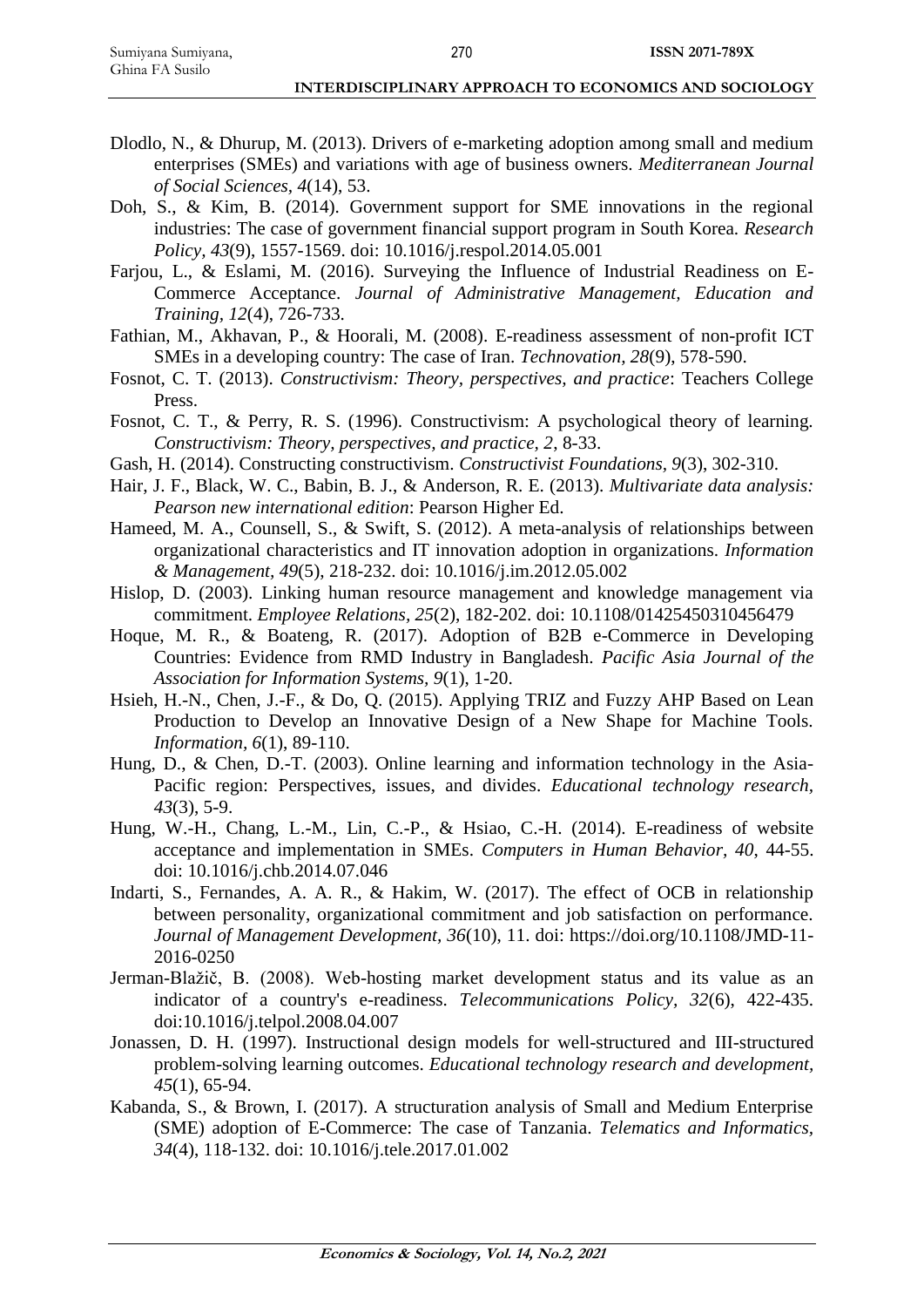- Kester, J., Noel, L., de Rubens, G. Z., & Sovacool, B. K. (2018). Promoting Vehicle to Grid (V2G) in the Nordic region: Expert advice on policy mechanisms for accelerated diffusion. *Energy Policy, 116*, 422-432.
- Khurshid, M. M., Zakaria, N. H., Rashid, A., Kazmi, R., Shafique, M. N., & Ahmad, M. N. (2019). Analyzing diffusion patterns of big open data as policy innovation in public sector. *Computers & Electrical Engineering, 78*, 148-161.
- Koenig, W., & Wigand, R. T. (2004). Globalization and E-commerce: Diffusion and Impacts of the Internet and E-commerce in Germany. *I-WAYS, Digest of Electronic Commerce Policy Regulation, 27*(3, 4), 197-227.
- Koenig, W., & Wigand, R. T. (2004). *Globalization and E-Commerce: Diffusion and Impacts of the Internet and E-Commerce in Germany*
- Kraus, B. (2014). Introducing a model for analyzing the possibilities of power, help and control. *Social Work & Society, 12*(1), 12.
- Kraus, M. W., & Tan, J. J. X. (2015). Americans overestimate social class mobility. *Journal of Experimental Social Psychology, 58*, 101-111. doi: 10.1016/j.jesp.2015.01.005
- Kurnia, S., Choudrie, J., Mahbubur, R. M., & Alzougool, B. (2015). E-commerce technology adoption: A Malaysian grocery SME retail sector study. *Journal of Business Research, 68*(9), 1906-1918. doi: 10.1016/j.jbusres.2014.12.010
- Lai, W.-H., & Chen, H.-Y. (2013). Extreme internal-external industrial-service flexibilities and interfirm cooperative networks in high-technology machine manufacturing. *Journal of Business Research, 66*(11), 2234-2244.
- Leask, M., & Younie, S. (2001). Communal constructivist theory: information and communications technology pedagogy and internationalisation of the curriculum. *Journal of Information Technology for Teacher Education, 10*(1-2), 117-134.
- Leask, M., & Younie, S. (2001). The European Schoolnet. An online European community for teachers? A valuable professional resource? *Teacher Development, 5*(2), 157-175.
- Lin, J. S. C., & Hsieh, P. l. (2006). The role of technology readiness in customers' perception and adoption of self‐service technologies. *International Journal of Service Industry Management, 17*(5), 497-517. doi: 10.1108/09564230610689795
- Lin, K.-Y., & Lu, H.-P. (2011). Why people use social networking sites: An empirical study integrating network externalities and motivation theory. *Computers in human behavior, 27*(3), 1152-1161.
- Lynn, P. (2008). The Problem of Non-Response, In de Leeuw, ED, Hox, JJ, Dillman, DA,(Eds.). International handbook of survey methodology: New York: Psychology Press.
- Molla, A., & Licker, P. S. (2005). Perceived E-Readiness Factors in E-Commerce Adoption: An Empirical Investigation in a Developing Country. *International Journal of Electronic Commerce, 10*(1), 83-110. doi: 10.1080/10864415.2005.11043963
- Mustonen-Ollila, E., & Lyytinen, K. (2003). Why organizations adopt information system process innovations: a longitudinal study using Diffusion of Innovation theory. *Information Systems Journal, 13*, 275–297.
- Oliveira, T., Faria, M., Thomas, M. A., & Popovič, A. (2014). Extending the understanding of mobile banking adoption: When UTAUT meets TTF and ITM. *International Journal of Information Management, 34*(5), 689-703. doi: 10.1016/j.ijinfomgt.2014.06.004
- Parasuraman, A. (2000). Technology Readiness Index (TRI) a multiple-item scale to measure readiness to embrace new technologies. *Journal of service research, 2*(4), 307-320.

Parasuraman, A. (2000). Technology Readiness Index (TRI)

A Multiple-Item Scale to Measure Readiness to Embrace New Technologies. *Journal of Service Research, 2*(4), 307-320.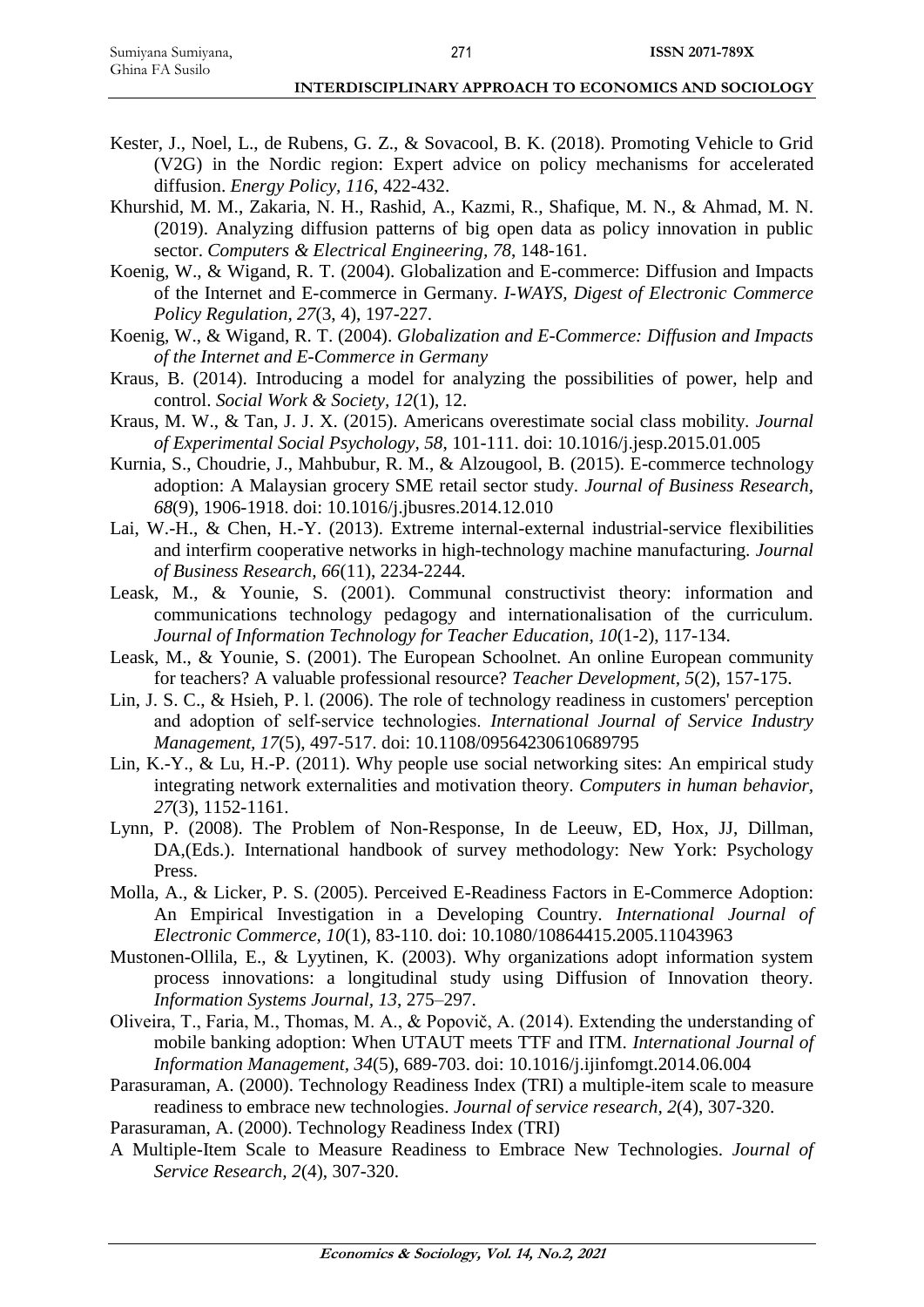Ghina FA Susilo

- Pfefer, J., & Salancik, G. (1978). The external control of organizations. *NY: Harper & Row*, 109.
- Poorangi, M. M., Khin, E. W., Nikoonejad, S., & Kardevani, A. (2013). E-commerce adoption in Malaysian Small and Medium Enterprises Practitioner Firms: A revisit on Rogers' model. *Anais da Academia Brasileira de Ciências, 85*(4), 1593-1604.
- Ramanathan, R., Ramanathan, U., & Hsiao, H.-L. (2012). The impact of e-commerce on Taiwanese SMEs: Marketing and operations effects. *International Journal of Production Economics, 140*(2), 934-943. doi: 10.1016/j.ijpe.2012.07.017
- Rawls, J. (1980). Kantian constructivism in moral theory. *The journal of philosophy, 77*(9), 515-572.
- Revelle, W. (2016). How to: Use the psych package for factor analysis and data reduction. *Evanston, IL: Northwestern University, Department of Psychology*.
- Rodgers, W. (2003). Measurement and reporting of knowledge‐based assets. *Journal of Intellectual Capital, 4*(2), 181-190. doi: 10.1108/14691930310472802
- Rogers, E. M. (1995). *Diffusion of Innovations* Vol. 4. (pp. 51).
- Sánchez, B., Houseman, E., & Ryan, L. (2009). Residual‐based diagnostics for structural equation models.*Biometrics, 65*(1), 104-115.
- Shen, K. N., & Khalifa, M. (2009). Design for Social Presence in Online Communities: A Multidimensional Approach. *AIS Transactions on Human-Computer Interaction, 1*(2), 33-54.
- Soper, D. (2020). Calculator: A-priori Sample Size for Structural Equation Models. from https://www.danielsoper.com/statcalc/calculator.aspx?id=89
- Spencer, J. W., & Gómez, C. (2004). The relationship among national institutional structures, economic factors, and domestic entrepreneurial activity: a multicountry study. *Journal of Business Research, 57*(10), 1098-1107. doi: 10.1016/s0148-2963(03)00040-7
- Tan, J., Tyler, K., & Manica, A. (2007). Business-to-business adoption of eCommerce in China. *Information & Management, 44*(3), 332-351. doi: 10.1016/j.im.2007.04.001
- Tarran, B. (2010). Respondent Engagement and Survey Length: the Long and the Short of it. *Research Live*.
- Thatcher, S. M. B., Foster, W., & Zhu, L. (2006). B2B e-commerce adoption decisions in Taiwan: The interaction of cultural and other institutional factors. *Electronic Commerce Research and Applications, 5*(2), 92-104. doi: 10.1016/j.elerap.2005.10.005
- Tukey, J. W. (1954). Causation, Regression, and Path Analysis. *Statistics and mathematics in biology, 1*(1), 32.
- van de Weerd, I., Mangula, I. S., & Brinkkemper, S. (2016). Adoption of software as a service in Indonesia: Examining the influence of organizational factors. *Information & Management, 53*(7), 915-928.
- Westland, J. C. (2010). Lower bounds on sample size in structural equation modelling. *Electronic commerce research and applications, 9*(6), 476-487.
- Westland, J. C. (2016). *Structural equation models*. Springer.
- Zarnowitz, V., & Braun, P. (1994). *Twenty-Two Years of the NBER-ASA Quarterly Economic Outlook Surveys: Aspects and Comparisons of Forecasting Performance*.
- Zhang, J., Zhu, S., Yan, W., & Li, Z. (2018). The construction and simulation of internet financial product diffusion model based on complex network and consumer decisionmaking mechanism. *Information Systems and e-Business Management*, 1-11.